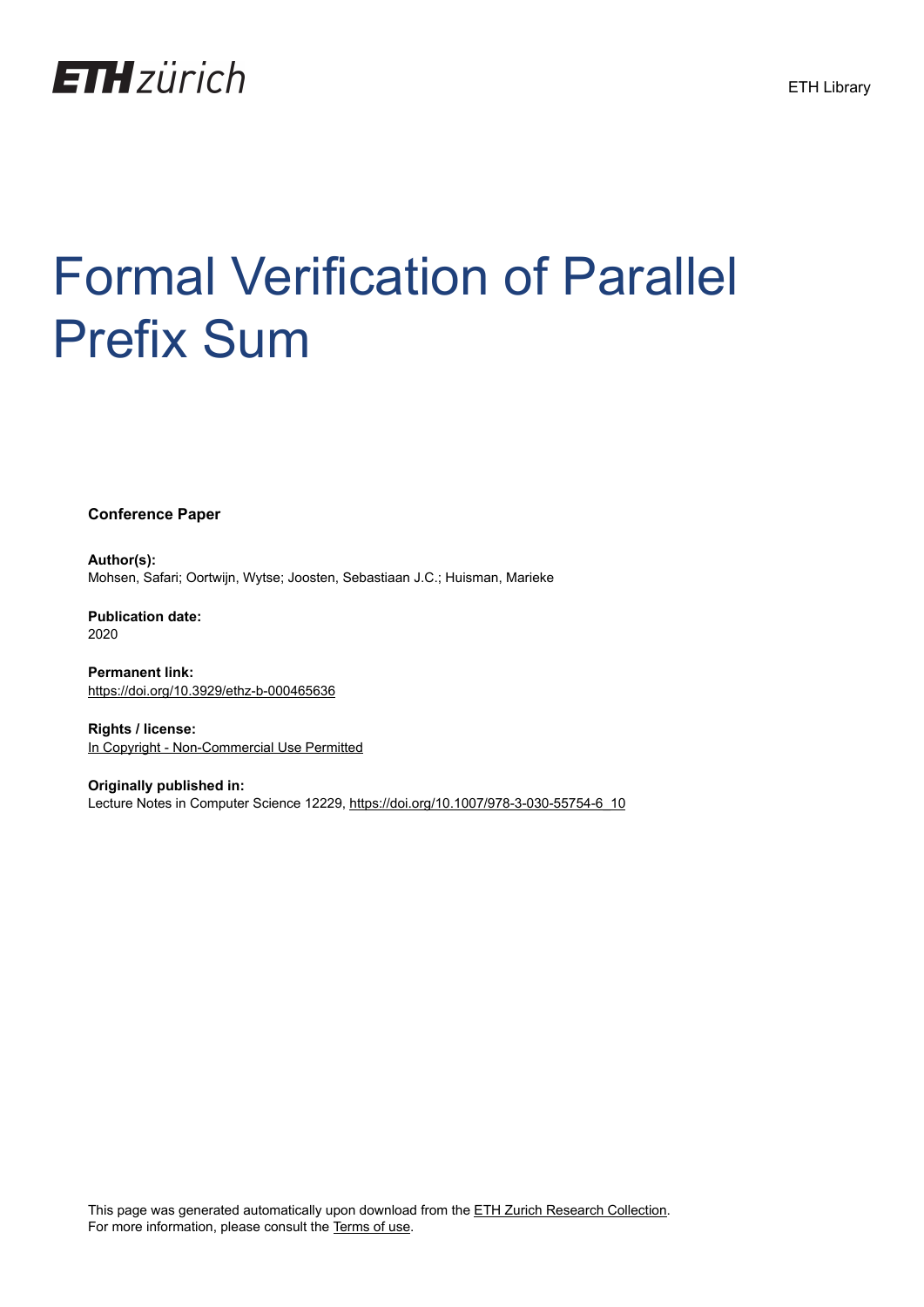

# **Formal Verification of Parallel Prefix Sum**

Mohsen Safari<br/>1( $\boxtimes$ ), Wytse Oortwijn<sup>2</sup>, Sebastiaan Joosten<sup>1</sup>, and Marieke Huisman<sup>1</sup>

<sup>1</sup> Formal Methods and Tools, University of Twente, Enschede, The Netherlands {m.safari,s.j.c.joosten,m.huisman}@utwente.nl <sup>2</sup> Department of Computer Science, ETH Zurich, Zurich, Switzerland woortwijn@inf.ethz.ch

**Abstract.** With the advent of dedicated hardware for multicore programming, parallel algorithms have become omnipresent. For example, various algorithms have been proposed for the parallel computation of a prefix sum in the literature. As the prefix sum is a basic building block for many other multicore algorithms, such as sorting, its correctness is of utmost importance. This means, the algorithm should be functionally correct, and the implementation should be thread and memory safe.

In this paper, we use deductive program verification based on permission-based separation logic, as supported by VerCors, to show correctness of the two most frequently used parallel in-place prefix sum algorithms for an arbitrary array size. Interestingly, the correctness proof for the second algorithm reuses the auxiliary lemmas that we needed to create the first proof. To the best of our knowledge, this paper is the first tool-supported verification of functional correctness of the two parallel in-place prefix sum algorithms which does not make any assumption about the size of the input array.

**Keywords:** GPU verification · Deductive verification · Separation logic

#### **1 Introduction**

With many emerging parallel computing paradigms and architectures, investigating how to parallelize algorithms to optimize performance has become an active research area. General Purpose Graphics Processing Units (GPGPUs) are a promising new parallel architecture, where many threads cooperate together, executing the same instructions, but on different data.

One of the algorithms for which several parallel (GPU-based) implementations have been proposed is the prefix sum algorithm [\[4,](#page-17-0)[9](#page-17-1)[,15](#page-17-2),[20\]](#page-17-3). It takes an array of integers and, for each element, it computes the sum of the previous elements. The prefix sum algorithm is used in many other algorithms, e.g. in radix sort, quick sort, to solve recurrences, and in tridiagonal linear systems; see Blelloch [\[4](#page-17-0)]. Blelloch introduced a parallel in-place prefix sum algorithm and Harris [\[12](#page-17-4)] adapted it for GPUs. Kogge-Stone [\[15](#page-17-2)] proposed a different parallel in-place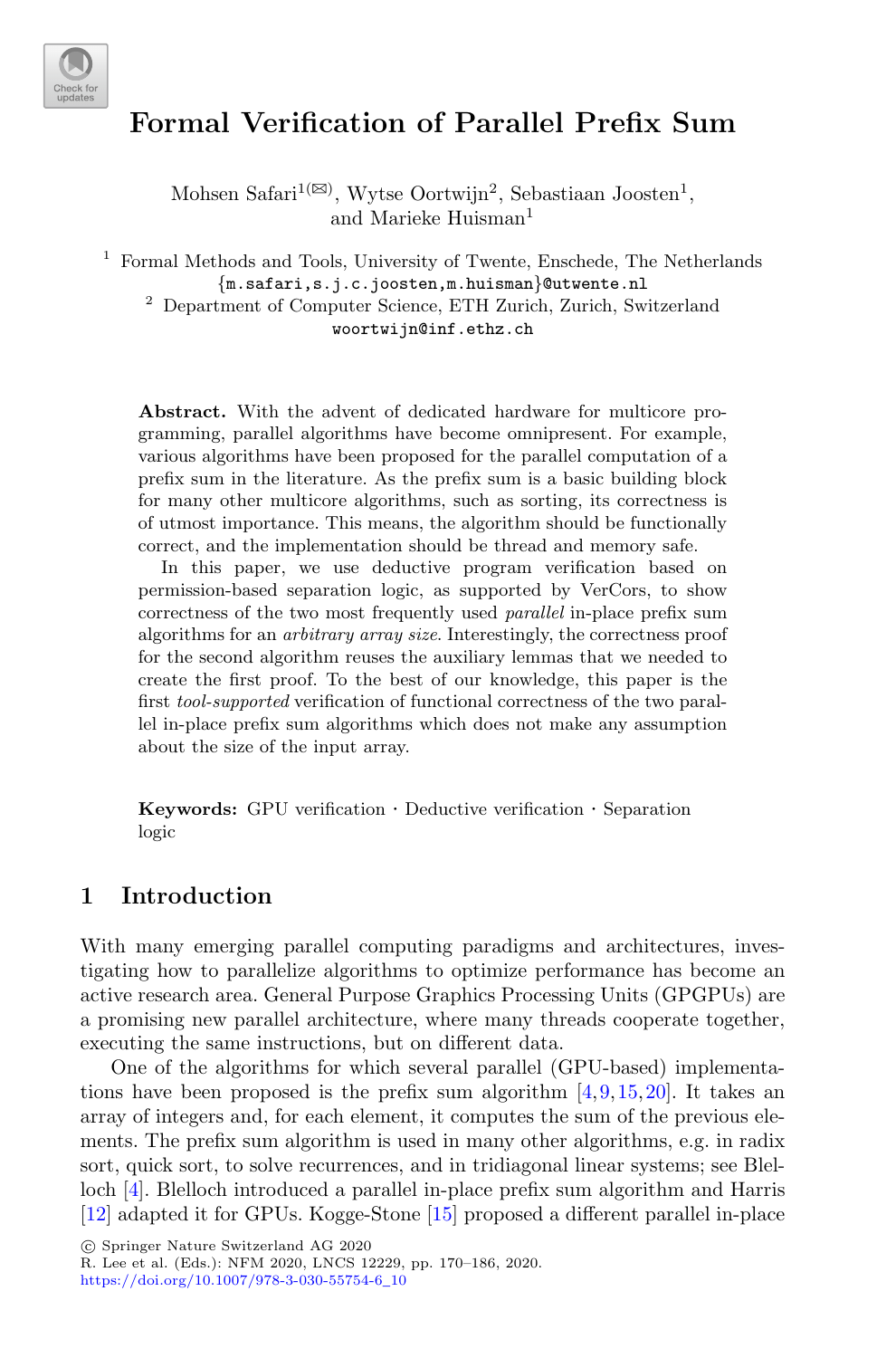prefix sum algorithm and Horn [\[13\]](#page-17-5) adapted it for GPUs. These two parallel versions [\[4](#page-17-0),[15\]](#page-17-2) are the most used in practice and are available as a primitive operation in many libraries (e.g., AMD APP  $SDK<sup>1</sup>$  $SDK<sup>1</sup>$  $SDK<sup>1</sup>$ , NVIDIA CUDA  $SDK<sup>2</sup>$  $SDK<sup>2</sup>$  $SDK<sup>2</sup>$ ).

The GPU-based implementations of these two algorithms are widely used, even as a building block for other algorithms (e.g., sorting). Therefore, the correctness of these algorithms is of utmost importance. This means that the algorithms must be memory and thread safe (i.e. free of data races), *and* that they must be functionally correct, i.e. it actually produces the result we expect. Concretely, in this case functional correctness means that the result must be the prefix sum of the input. In general, proving functional correctness of parallel programs is a difficult task. In particular, proving the functional correctness of these two parallel prefix sum algorithms is challenging for several reasons. First, both algorithms are in-place, i.e. we need to reason about values that are unstable and change during the algorithm. Second, the computational pattern of the algorithms makes it complex to reason about the final result. Therefore, it is a challenge to find suitable properties to relate the internal computation steps in the algorithms to the final result. In particular, in Blelloch's algorithm, there are two independent, but closely related phases with different computation pattern in each phase, which makes the verification harder. As a result, establishing functional correctness of the two algorithms is non-trivial.

For the verification, we use deductive verification, a static approach that does not require running the programs. Intermediate annotations are added to capture the intermediate properties of the program. Then, using a proof system, the annotated code is translated into proof obligations which are discharged to an automated theorem prover; in our case Z3.

To prove memory safety and functional correctness of two parallel prefix sum algorithms, we use VerCors [\[5](#page-17-6)], which is a verification tool for reasoning about the correctness of concurrent programs. First, we show how to verify the correctness of Blelloch's algorithm. An important feature of our verification is that it is a non-trivial example of how ghost  $\text{code}^3$  $\text{code}^3$  helps to reason about in-place algorithms. Second, we show how we can verify a different parallel in-place prefix sum algorithm, Kogge-Stone, using the same approach as the first verification. This demonstrates that the verification setup introduced in this paper (approach, operations and lemma) is not specific to this particular case study and can be used in other verifications. To the best of our knowledge, this is the only *toolsupported* verification of data race-freedom and functional correctness of the two most used *parallel* prefix sum algorithms for any *arbitrary size of input*. Note that none of the existing other approaches to analyse GPU applications is able to verify similar properties. Most approaches are dynamic [\[11](#page-17-7),[17](#page-17-8)[–19,](#page-17-9)[21](#page-17-10)], and only aim to find bugs. Other existing static verification techniques [\[3](#page-17-11)[,10](#page-17-12)[,14](#page-17-13),[16\]](#page-17-14) either require a bound on the input size, or they do not fully model all aspects of GPU

<span id="page-2-0"></span> $\overline{1 \; \text{http://development.com/tools/heterogeneous-computing/amd-accelerated-para}$ [llel-processing-app-sdk.](http://developer.amd.com/tools/heterogeneous-computing/amd-accelerated-parallel-processing-app-sdk)

<span id="page-2-1"></span><sup>2</sup> [https://developer.nvidia.com/gpu-computing-sdk.](https://developer.nvidia.com/gpu-computing-sdk)

<span id="page-2-2"></span><sup>&</sup>lt;sup>3</sup> Ghost code is not part of the algorithm and is used purely for verification purposes.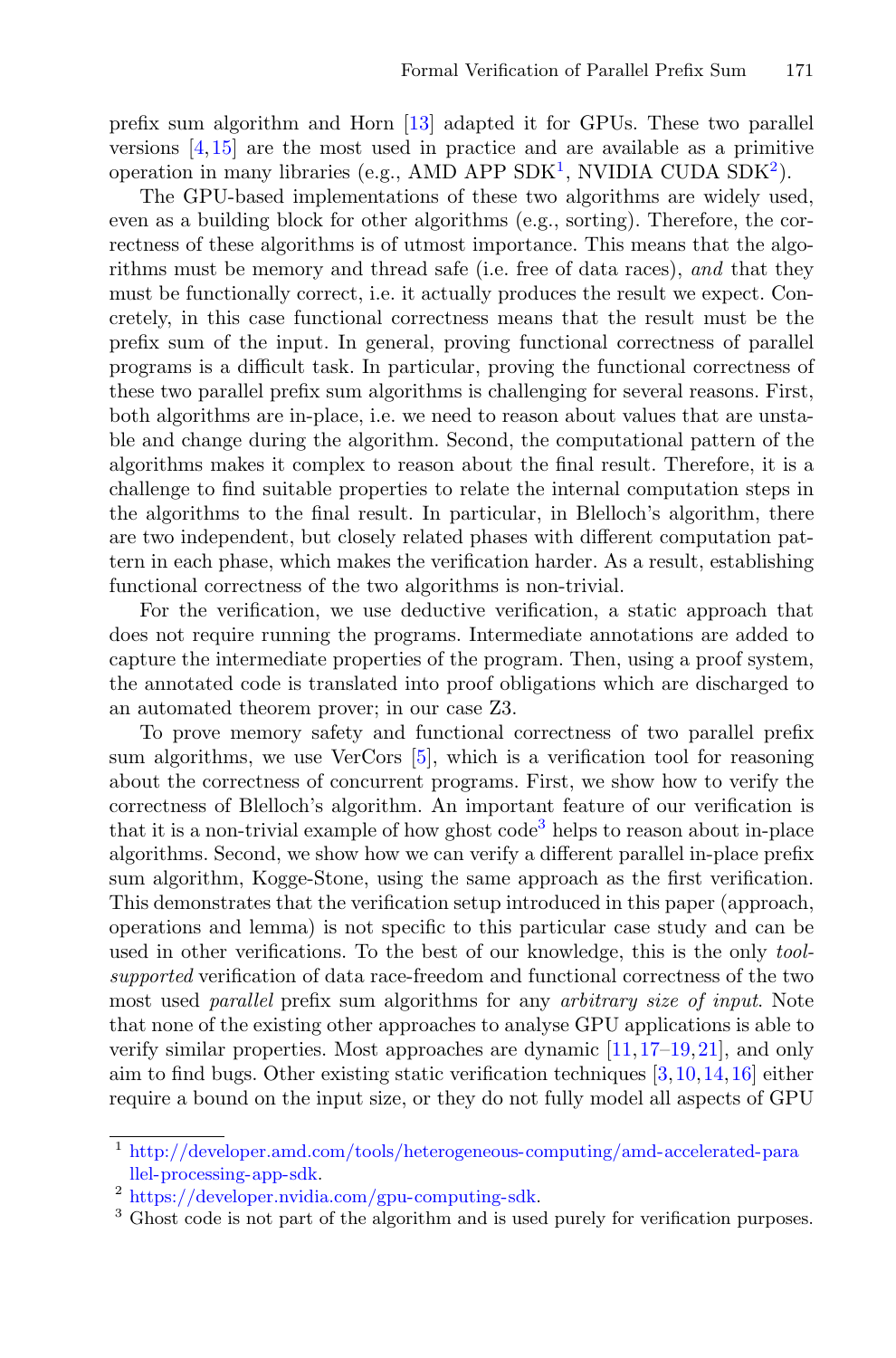programming, such as the use of barriers. Furthermore, our work enables the verification of other complicated parallel algorithms, such as stream compaction and radix sort, that are built on top of the prefix sum algorithms. **Contributions.** The main contributions of this paper are:

- 1. We show the parallel prefix sum algorithm by Blelloch is data race-free and functionally correct for any arbitrary size of input, using deductive approach.
- 2. We show the lemmas used to verify the first algorithm are general enough to prove data race-freedom and functional correctness of a different algorithm, Kogge-Stone, for any arbitrary size of input.

**Organization.** Section [2](#page-3-0) explains the necessary background, i.e., it introduces VerCors, the two prefix sum algorithms verified in this paper, and their encoding in VerCors. Section [3](#page-7-0) and Sect. [4](#page-13-0) describe how to specify and verify the correctness of the prefix sum algorithms by Blelloch and Kogge-Stone, respectively. Section [5](#page-15-0) discusses related work and Sect. [6](#page-16-0) concludes the paper.

## <span id="page-3-0"></span>**2 Background**

This section briefly describes VerCors and explains both parallel prefix sum algorithms. In particular, it briefly discusses the VerCors verifier and its underlying logic. We describe the prefix sum problem and then we explain the parallel algorithms proposed by Blelloch and Kogge-Stone to solve this problem. In addition, we discuss the pseudocode of the algorithms as we encoded in VerCors.

### **2.1 VerCors**

VerCors is a verifier to specify and verify (concurrent and parallel) programs written in a high-level language such as (subsets of) Java, C, OpenCL, OpenMP and PVL, where PVL is VerCors' internal language for prototyping new features. VerCors can be used to verify memory safety (e.g., race freedom) and functional correctness of programs. The program logic behind VerCors is based on permission-based separation logic  $[1,7]$  $[1,7]$ . Therefore, the programs are annotated with pre/post-conditions in permission-based separation logic  $[2,8]$  $[2,8]$ . Permissions are used to capture which memory locations may be accessed by which threads. Permissions are written as fractional values in the interval (0, 1] (cf. Boyland [\[8\]](#page-17-17)): any fraction in the interval  $(0, 1)$  indicates a read permission, while 1 indicates a write permission. A write permission can be split into multiple read permissions and read permissions can be added up, and transformed into a write permission if they add up to 1. Blom et al. [\[6](#page-17-18)] show how to reason about GPU kernels including barriers. We illustrate the logic to verify a GPU kernel by an example.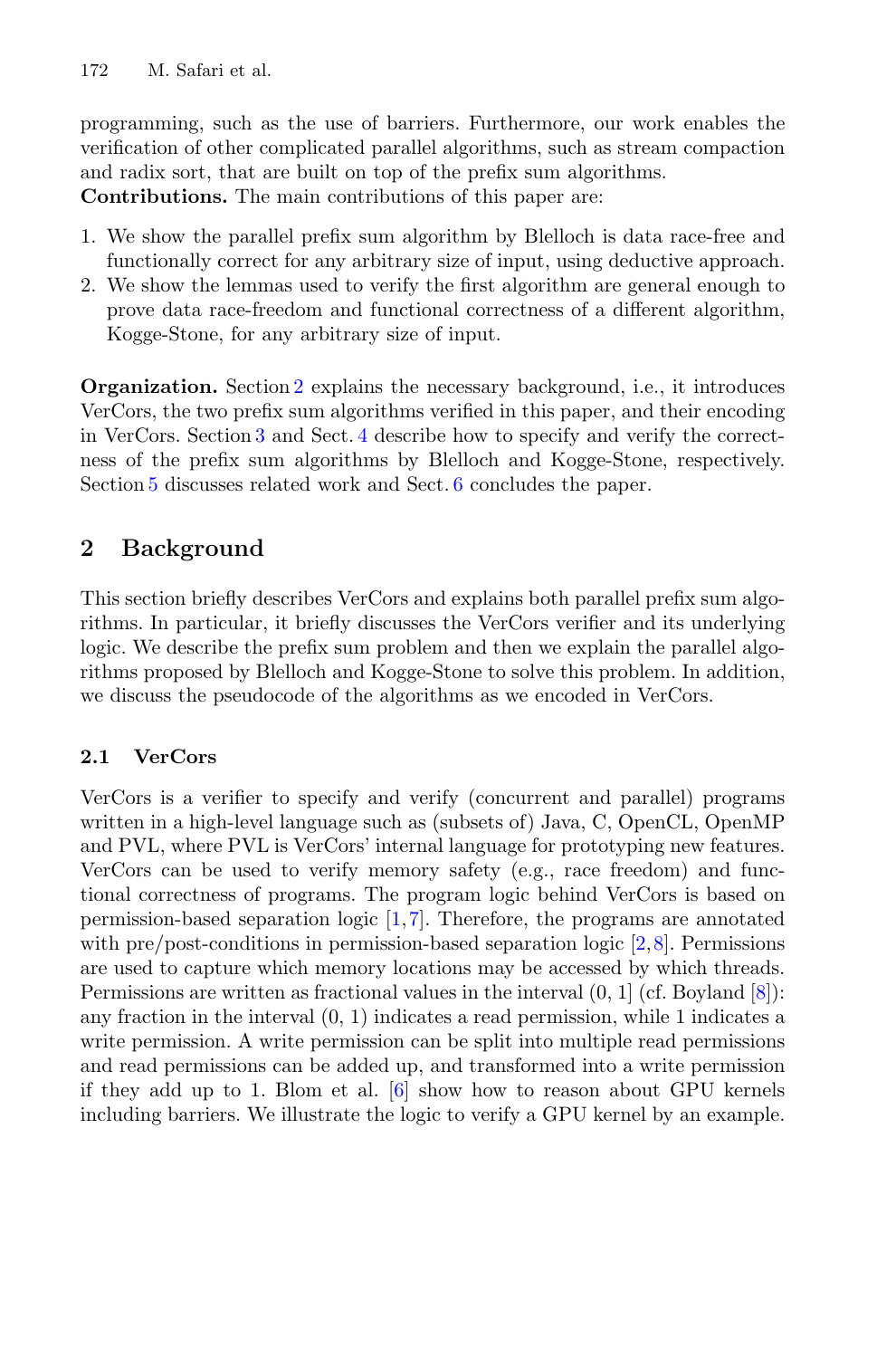**List. 1.** A simple annotated GPU program

```
1 /*@ context_everywhere array != NULL && array.length == size;<br>2 requires tid != 0 == 2 Perm(array[tid-1], read):
 2 requires tid != 0 == > Perm(array[tid-1], read);<br>3 requires tid == 0 == > Perm(array[size-1], read)
               requires tid == 0 ==> Perm(array[size-1], read);
 4 ensures Perm(array[tid], 1);
 5 ensures tid != 0 == > array[tid] == \old(array[tid-1]);<br>6 ensures tid == 0 == > array[tid] == \old(array[size-1])ensures tid == 0 ==> array[tid] == \old(array[size-1]); @*/7 <br>
18 ___kernel void rightRotation(int array[], int size) {<br>
3
              int temp;
 9 int tid = get global id(0): // get the index
10 if (tid != 0) { temp = array[tid-1]; } else { temp = array[sid-1]-1]; }
11
12 /*@ requires (tid != 0 ==> \text{Perm}(\text{array}[tid-1], \text{read}) **<br>13 (tid == 0 ==> \text{Perm}(\text{array}[size-1], \text{read}))
                               (tid == 0 == > Perm(array[size-1], read));14 ensures Perm(array[tid], 1); @*/
15 barrier(CLK_GLOBAL_MEM_FENCE);
16 array [tid] = temp;
```
**Verification Example.** List [1](#page-4-0) shows a specification of a simple kernel that rotates the elements of an array to the right<sup>[4](#page-4-1)</sup>. To specify permissions, we use predicates  $Perm(L,\pi)$  where L is a heap location and  $\pi$  a fractional value in the interval  $(0, 1]^{5}$  $(0, 1]^{5}$  $(0, 1]^{5}$ . Preconditions and postconditions, keywords 'requires' and 'ensures', respectively (lines 2–6), should hold at the beginning and the end of the function, respectively. The keyword 'context everywhere' is used as an invariant (line 1) that must hold throughout the function. As preconditions, each thread has read permission to its left neighbor (except thread 0 which has read permission to the last index) in lines 2–3. The postconditions indicate each thread has write permission to its location (line 4) and the result of the function as right rotation of all elements (lines 5–6). Each thread first reads its left location (lines 10). Then it synchronizes in the barrier (line 15). When a thread invokes a barrier, it has to fulfill the barrier preconditions, and then it can assume the barrier postconditions. Additionally, it has to be shown that the barrier only redistributes the resources that are available by the threads upon entering the barrier. In this case, each thread gives up read permission on its left location and obtains write permission on its own location (lines 12–14). After that, each thread writes the value read before to its own location (line 16). Note that, we use && for logical conjunction (line 1) and ∗∗ as separating conjunction in separation logic (lines  $12-13$ ). Moreover, the keyword  $\delta$ dd is used for an expression to refer to the value of that expression before entering a function (lines 5–6). The OpenCL example is translated into the PVL language of VerCors, using two parallel nested blocks. The outer block indicates the number of workgroups and the inner one shows the number of threads per workgroup (see  $\lceil 6 \rceil$  for more details). In this case study, we reason at the level of the PVL

<span id="page-4-1"></span><sup>4</sup> We assume there is one workgroup and 'size' threads inside it.

<span id="page-4-2"></span><sup>5</sup> The keywords 'read' and 'write' can also be used instead of fractions in VerCors.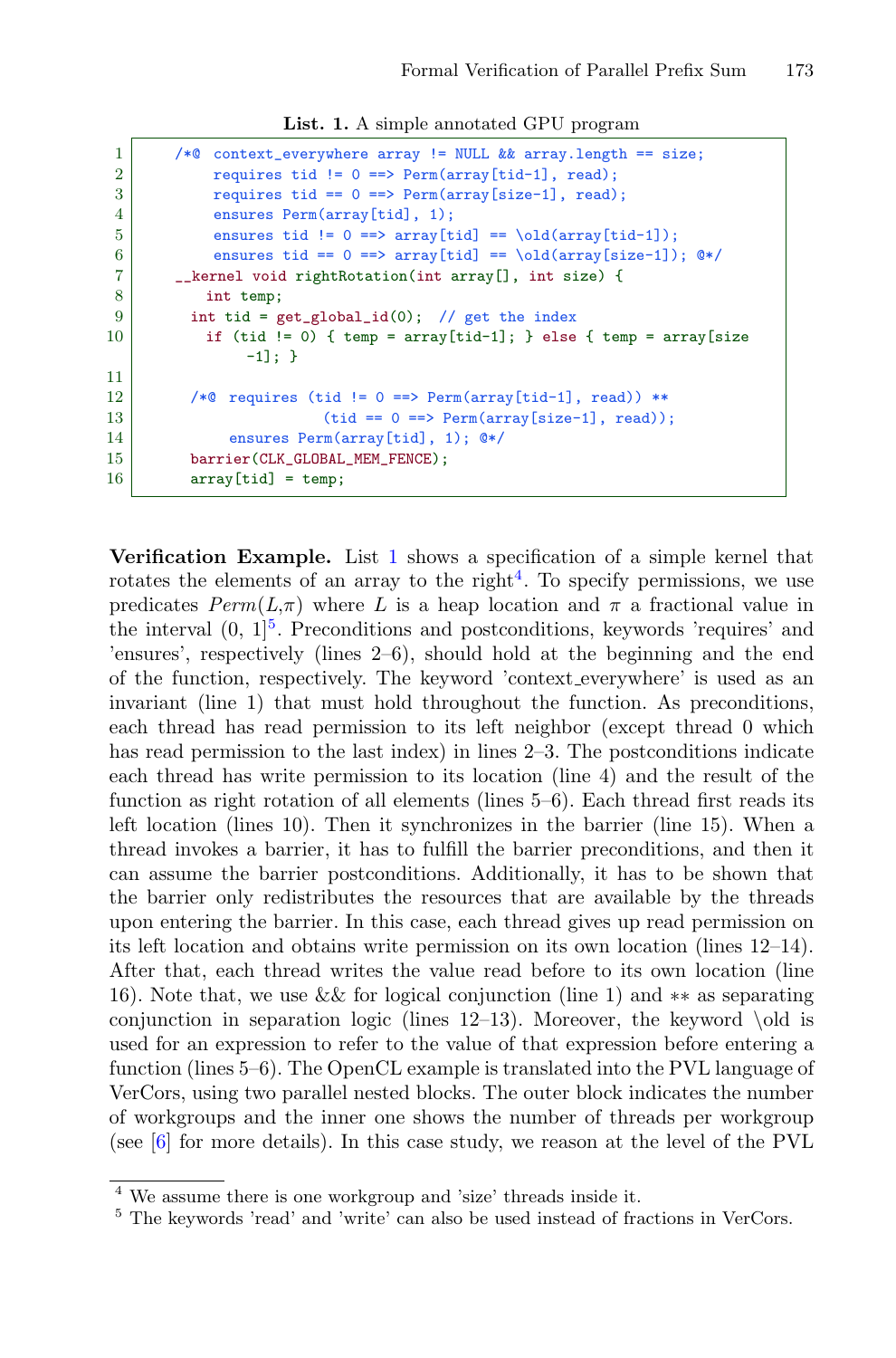

<span id="page-5-0"></span>Fig. 1. After the up-sweep phase (left) and the down-sweep phase (right) in Blelloch's algorithm (two arrows coming to a circle indicates summation and one arrow indicates replacement, red color values show the effect of computations and circles with thick border are indicators as in Algorithm [1\)](#page-6-0). (Color figure online)

encoding directly, but it is straightforward to adapt this to the verification of the OpenCL kernel.

#### **2.2 Prefix Sum Algorithms**

Given an array of integers, the prefix sum of the array is another array with the same size such that each element is the summation of all previous elements. We define an algorithm as an (inclusive) prefix sum if it satisfies the following:

- INPUT: An array *Input* of integers of size *N* .
- $-$  QUTPUT: An array *Output* of size *N* such that  $Output[i] = \sum_{i=1}^{i}$ OUTPUT: An array *Output* of size *N* such that  $Output[i] = \sum_{t=0} Input[t]$  for  $0 \le i < N$ .

In the exclusive prefix sum algorithm, where the ith element is excluded from the summation, the output will be:

- OUTPUT: An array *Output* of size *N* such that 
$$
Output[i] = \sum_{t=0}^{i-1} Input[t]
$$
 for

**Blelloch's Parallel Prefix Sum.** Blelloch's algorithm [\[4](#page-17-0)] consists of two phases: up-sweep and down-sweep. Figure [1](#page-5-0) illustrates both up and down-sweep phases visually, and Algorithm [1](#page-6-0) shows the encoding of the in-place algorithm in VerCors. The up-sweep part in the figure corresponds to lines 2–8 of the algorithm and the down-sweep part corresponds to lines 12–23. Therefore, each iteration in the up/down phases in Algorithm [1](#page-6-0) (lines  $3-8/16-23$ ) correspond to different levels in Fig. [1.](#page-5-0) We suppose that at the beginning of Algorithm [1,](#page-6-0) the input and output array have the same values. There is a variable, *stride*, which initially is 1 (line 2) and it is updated in both phases (lines 8 and 23). In the figure, the input values are at level 0 in the up-sweep phase. As we can see, in each iteration of the up-sweep, each pair is summed up at each level. As a result, the last element at the highest level is the summation of the input values. In the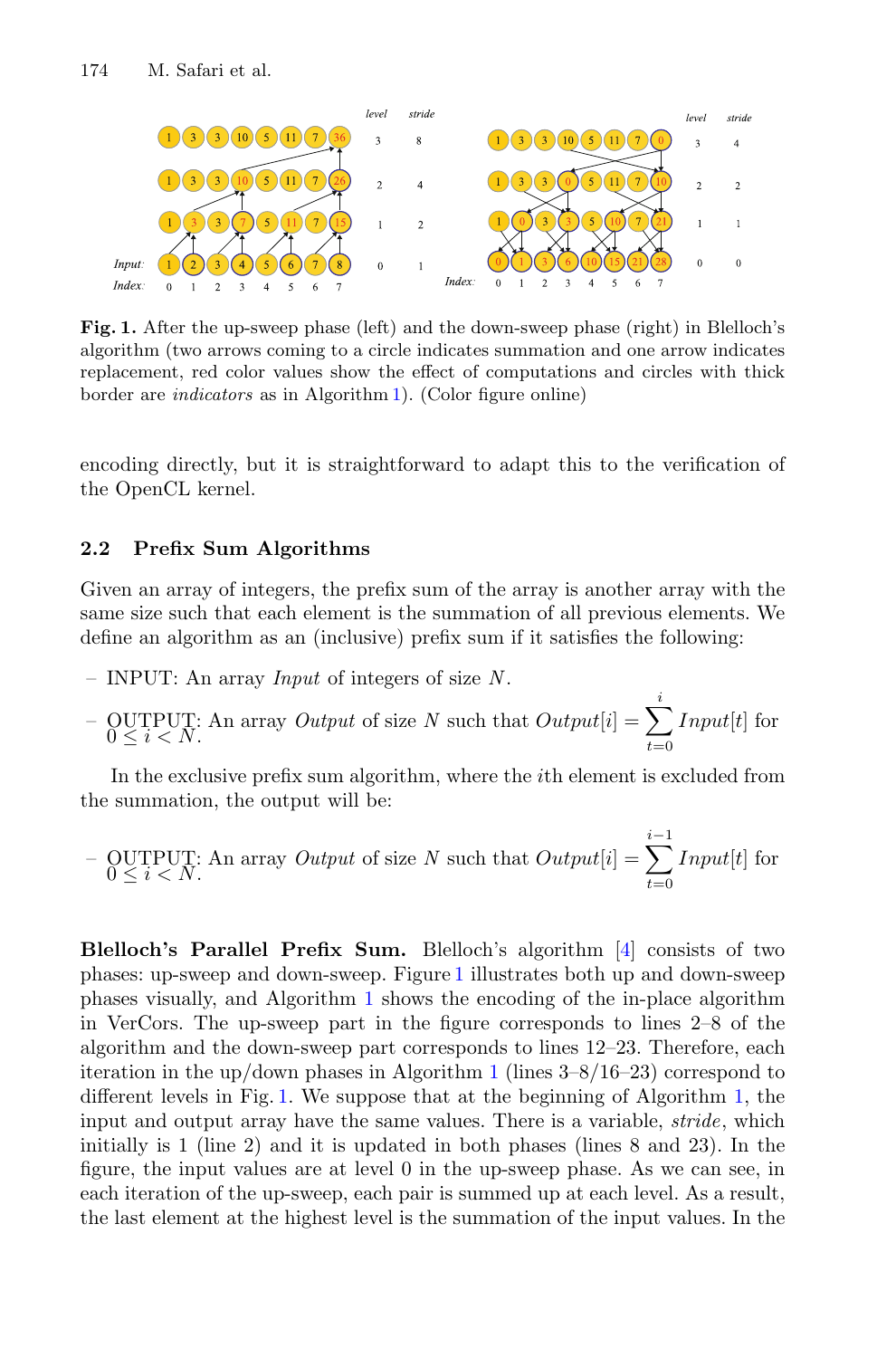```
Algorithm 1. Blelloch's Prefix Sum Algorithm
```

```
1: function exclusive prefixsum(int[] Input, int[] Output, int tid, int N)
 2: int indicator = 2 \times tid + 1; int stride = 1;<br>3: while stride < N do
             3: while stride < N do
 4: if indicator \langle N \times \mathcal{N} \times \mathcal{N} \times \mathcal{N} \times \mathcal{N} \times \mathcal{N} \times \mathcal{N} \times \mathcal{N} \times \mathcal{N} \times \mathcal{N} \times \mathcal{N} \times \mathcal{N} \times \mathcal{N} \times \mathcal{N} \times \mathcal{N} \times \mathcal{N} \times \mathcal{N} \times \mathcal{N} \times \mathcal{N} \times \mathcal{N} \times \mathcal{N} \times \mathcal{N} \times \mathcal{N} \times \mathcal{N} \times \mathcal{N} \times \mathcal{NOutput[indicator] = Output[indicator] + Output[indicator - stride];6: Barrier(tid);
 7: indicator = 2 \times indicator + 1;<br>8: stride = 2 \times stride;
                   \text{stride} = 2 \times \text{stride};
 9:
10: Barrier(tid);
11:
12: indicator = N \times tid + N - 1; stride = N / 2;<br>13: int temporary:
             int temporary:
14: if indicator < N then
15: Output[indicator] = 0;16: while \text{stride } \geq 1 do<br>17: if indicator < N
17: if indicator \langle N \& \& indicator \rangle \geq stride then<br>18: temporary = Output[indicator];
                          temporary = Output[indication];19: Output[indicator] = Output[indicator] + Output[indicator - stride];<br>
20: Output[indicator - stride] = temporary:Output[indicator - stride] = temporary;21: Barrier(tid);
22: indicator = (indictionary - 1) / 2;23: \text{stride} = \text{stride} / 2;
```
down-sweep phase, we first set the last element to 0. Then, we use the partial sums calculated from the up-sweep to compute the prefix sum of the input as indicated at the lowest level in down-sweep. Note that in order to synchronize threads at each level of both phases, a barrier is needed (lines 6 and 21). There is also a barrier between up-sweep and down sweep (line 10). The main purpose of having this barrier is for a specification to redistribute the threads permissions.

**Kogge-Stone's Parallel Prefix Sum.** In contrast to Blelloch's algorithm, Kogge-Stone's [\[15](#page-17-2)] algorithm consists of one phase. Algorithm [2](#page-7-1) illustrates the encoding and Fig. [2](#page-7-2) illustrates the algorithm visually. The levels in the figure correspond to lines 2–11 of the algorithm. In the figure, the lowest level are the input values. As we can see, at each level, each thread (*tid*) sums up elements in locations *tid* and *tid* <sup>−</sup> *offset*. Since threads need current values before updating, in the algorithm, we use an auxiliary variable, *temp*, and a barrier (line 7). The threads are synchronized at each level by another barrier (line 10). As a result, at the highest level, where *offset* exceeds the length of the array, the values are the prefix sum of the values in the input array.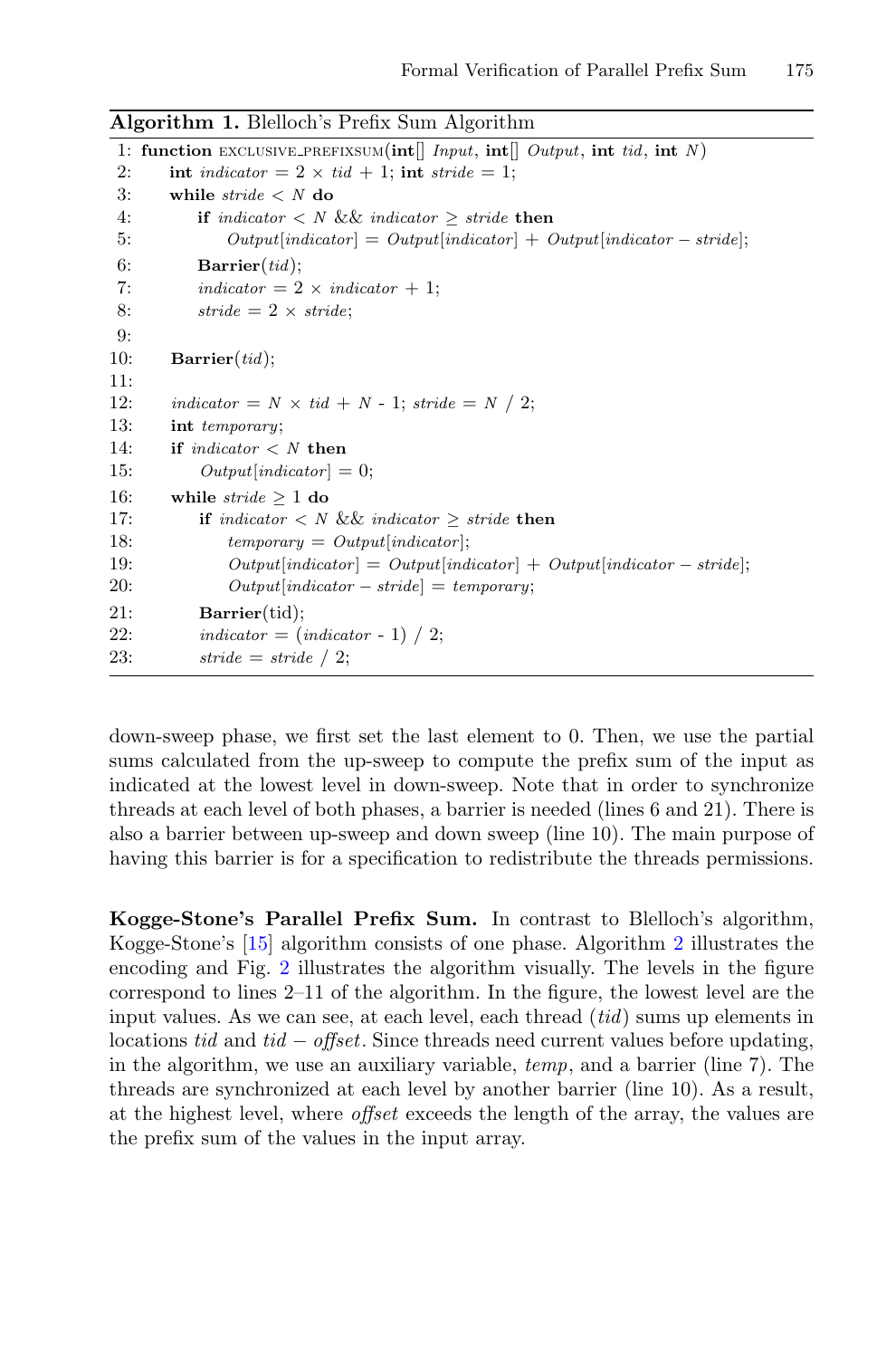<span id="page-7-2"></span>

**Fig. 2.** Kogge-Stone's prefix sum algorithm (two arrows coming to a circle indicates summation and one arrow indicates replacement, red color values show the effect of computations and circles with thick border show  $tid \geq offset$  as in Algorithm [2\)](#page-7-1). (Color figure online)

<span id="page-7-1"></span>

| Algorithm 2. Kogge-Stone's Prefix Sum Algorithm                          |
|--------------------------------------------------------------------------|
| 1: function INCLUSIVE_PREFIXSUM(int] Input, int] Output, int tid, int N) |
| 2:<br>int offset = 1; int temp;                                          |
| 3:<br>while offset $\lt N$ do                                            |
| 4:<br>$temp = Output[tid];$                                              |
| 5:<br>if $tid >$ offset then                                             |
| 6:<br>$temp = Output[tid - offset] + temp;$                              |
| 7:<br>$\mathbf{Barrier}(tid);$                                           |
| 8:<br>if $tid >$ offset then                                             |
| 9:<br>$Output[tid] = temp;$                                              |
| 10:<br>$\mathbf{Barrier}(tid);$                                          |
| 11:<br>$offset = 2 \times offset;$                                       |
|                                                                          |

## <span id="page-7-0"></span>**3 Verification of Blelloch's Algorithm**

In this section, we explain how we verify Blelloch's parallel prefix sum algorithm. We first discuss how to prove data race-freedom and then functional correctness. Instead of presenting the full specification, we explain the main ideas and veri-fication steps by pictures and refer to Appendix A for the crucial annotations<sup>[6](#page-7-3)</sup>.

### **3.1 Data Race-Freedom**

To show that the algorithm is data race-free, we need to specify permissions over resources that are shared among threads. Algorithm [1](#page-6-0) has two arrays for input and output. Thus, we specify how threads can read or write from these two arrays. In the input array, each thread (*tid*) only needs read access to location *tid*. The situation is more complicated for the output array. Figure [3](#page-8-0) visualizes the permission scheme of threads for the output array graphically. The red elements indicate the initial permissions for both phases. In the up-sweep, each

<span id="page-7-3"></span> $6$  The source code is available at [https://github.com/Safari1991/Prefixsum.](https://github.com/Safari1991/Prefixsum)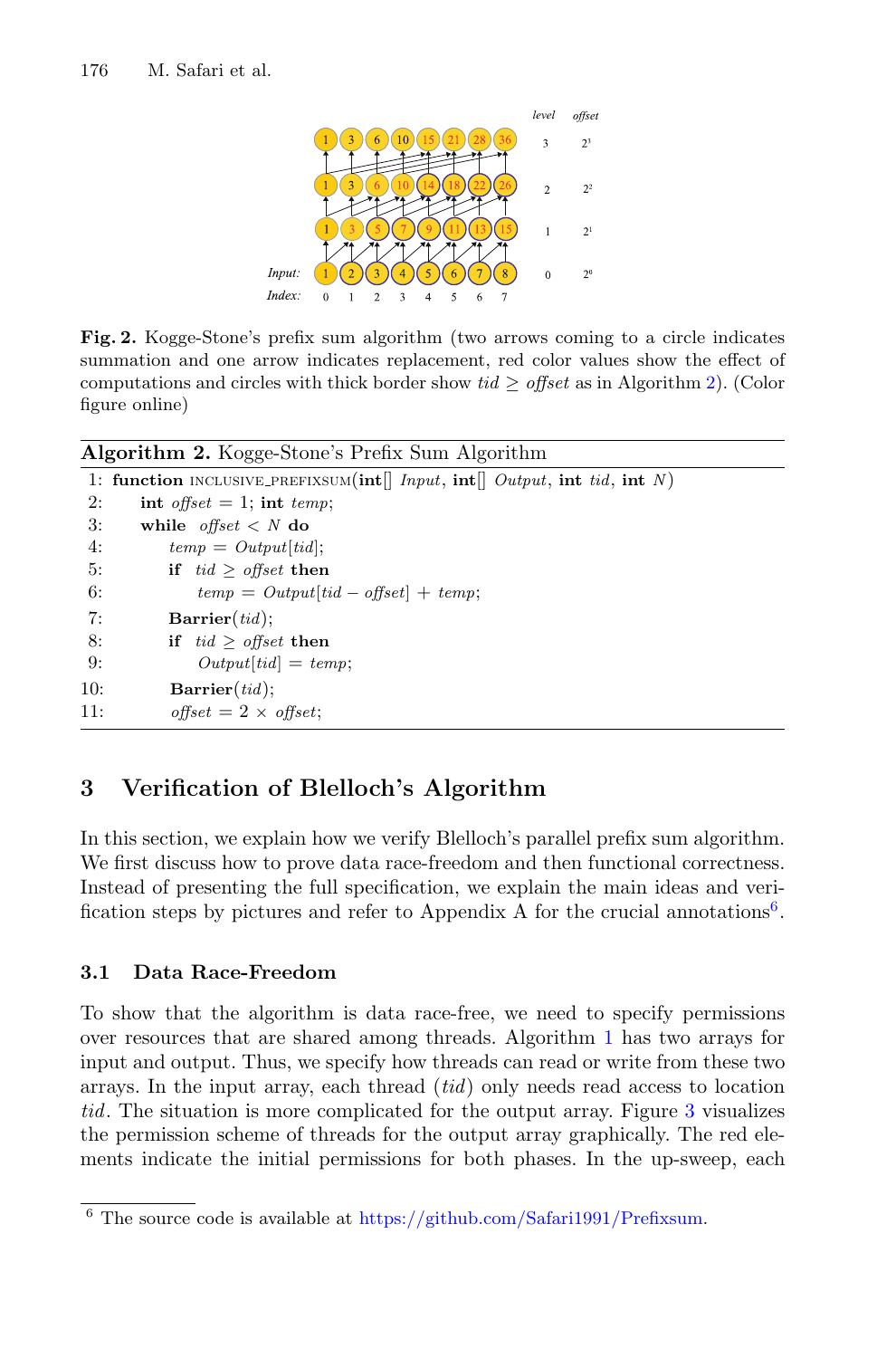| stride         |                  |                  |               |                                                                                                                       |                  |                  |            | stride         |                  |        |               |                             |          |       |                                                          |          |
|----------------|------------------|------------------|---------------|-----------------------------------------------------------------------------------------------------------------------|------------------|------------------|------------|----------------|------------------|--------|---------------|-----------------------------|----------|-------|----------------------------------------------------------|----------|
| 8              | $W_{t_{\alpha}}$ | $W_{t_{\alpha}}$ | $Wt_{\alpha}$ | $Wt_o Wt_o $                                                                                                          | $W_{t_{\alpha}}$ | $W_{t_{\alpha}}$ | $ W_t $    | $\overline{4}$ | $W_{t_{\alpha}}$ |        |               | $Wt_o$ $Wt_o$ $Wt_o$ $Wt_o$ |          |       | $Wt_{o}$ $Wt_{o}$                                        | $Wt_{0}$ |
|                | $W_{t_{n}}$      | $Wt_{\alpha}$    | $Wt_{0}$      | $Wt_o$ $Wt_o$                                                                                                         | $Wt_{\alpha}$    | $W_{t_{\alpha}}$ | $W_t$      |                | $W_{t_{\alpha}}$ | $Wt_o$ | $Wt_{\alpha}$ | $Wt_o$                      | $Wt_{0}$ | $W_t$ | $W_{t_{\alpha}}$                                         | $W_t$    |
| $\overline{2}$ | $Wt_{0}$         |                  | $Wt_o$ $Wt_o$ | $\left  W_{t_o} \right  W_{t_o}$                                                                                      | $Wt_i$           |                  | $W_t[W_t]$ |                | $Wt_{0}$         | $Wt_o$ | $ W_t $       |                             |          |       | $W_{t_1} W_{t_2} W_{t_2} W_{t_3} W_{t_3} W_{t_4}$        |          |
|                | $W_{t_{n}}$      |                  |               | $\left  W_{t_0} \right  W_{t_1} \left  W_{t_1} \right  W_{t_2} \left  W_{t_2} \right  W_{t_3} \left  W_{t_3} \right $ |                  |                  |            | 0              | $W_{t_{n}}$      | $W_t$  | $W_t$         | $W_{t_{3}}$                 | $ W_t $  |       | $W_t$ <sub>s</sub> $W_t$ <sub>6</sub> $W_t$ <sub>7</sub> |          |
| Index:         | 0                |                  |               |                                                                                                                       |                  |                  |            | Index:         | 0                |        |               |                             |          |       |                                                          |          |

<span id="page-8-0"></span>**Fig. 3.** Permission patterns for array of length 8: (left) up-sweep and (right) down sweep phases of Blelloch's algorithm (*W<sup>t</sup><sup>i</sup>* indicates thread *i* has write permission, red color indicates initial permissions of active threads, blue shows changes in permission pattern and green shows lost permissions which assigned to thread 0. (Color figure online)

thread needs write access to *indicator* and *indicator* <sup>−</sup> *stride* (line 5 in Algo-rithm [1\)](#page-6-0). Since initially, *indicator* and *stride* are  $2 \times tid + 1$  and 1, respectively. we specify write access for each thread to locations  $2 \times tid + 1$  and  $2 \times tid$ , indicated by red color in Fig. [3](#page-8-0) (left). Then, in each iteration, *indicator* and *stride* are updated. Therefore, in the barrier of up-sweep (line 6), we change the permissions according to the new values of *indicator* and *stride*, as shown in blue.

Note that, in each iteration some threads lose permissions, since *indicator* exceeds the array length  $(N)$ . According to this scheme, at the end of up-sweep, no threads have permissions left to access elements of the output array due to *indicator*  $> N$  (blue color disappears). However, we need the same pattern of permissions in down-sweep, and in the barrier between up and down sweep (line 10), we cannot invent permissions, but we can only redistribute the current permissions. To solve this, we specify that one random thread (thread 0) collects the lost permissions in each iteration (indicated by green). As we can see, at the end of up-sweep, thread 0 has write permission to all locations in the array.

In the down-sweep phase, Fig. [3](#page-8-0) (right), we have the same permission pattern in reverse direction. In down-sweep, thread 0 is the only one whose *indicator* initially is in the bound of the output size (i.e., *indicator* is  $N \times tid + N - 1$ ). Thus, initially, thread 0 has write access to *indicator* and *indicator* <sup>−</sup> *stride* (indicated in red). Note that, at the beginning of this phase we update *stride* to  $N/2$ . Thread 0 also has write permission for the rest of elements (indicated by green color), since we need the permissions to redistribute them in the barrier of down-sweep (line 21). As we can see, when we move down, the permission scheme changes according to *indicator* and *stride*. In the end, each thread (*tid*) has write permission to its own location (*tid*) of the output array. In this way threads can safely compute the prefix sum in parallel.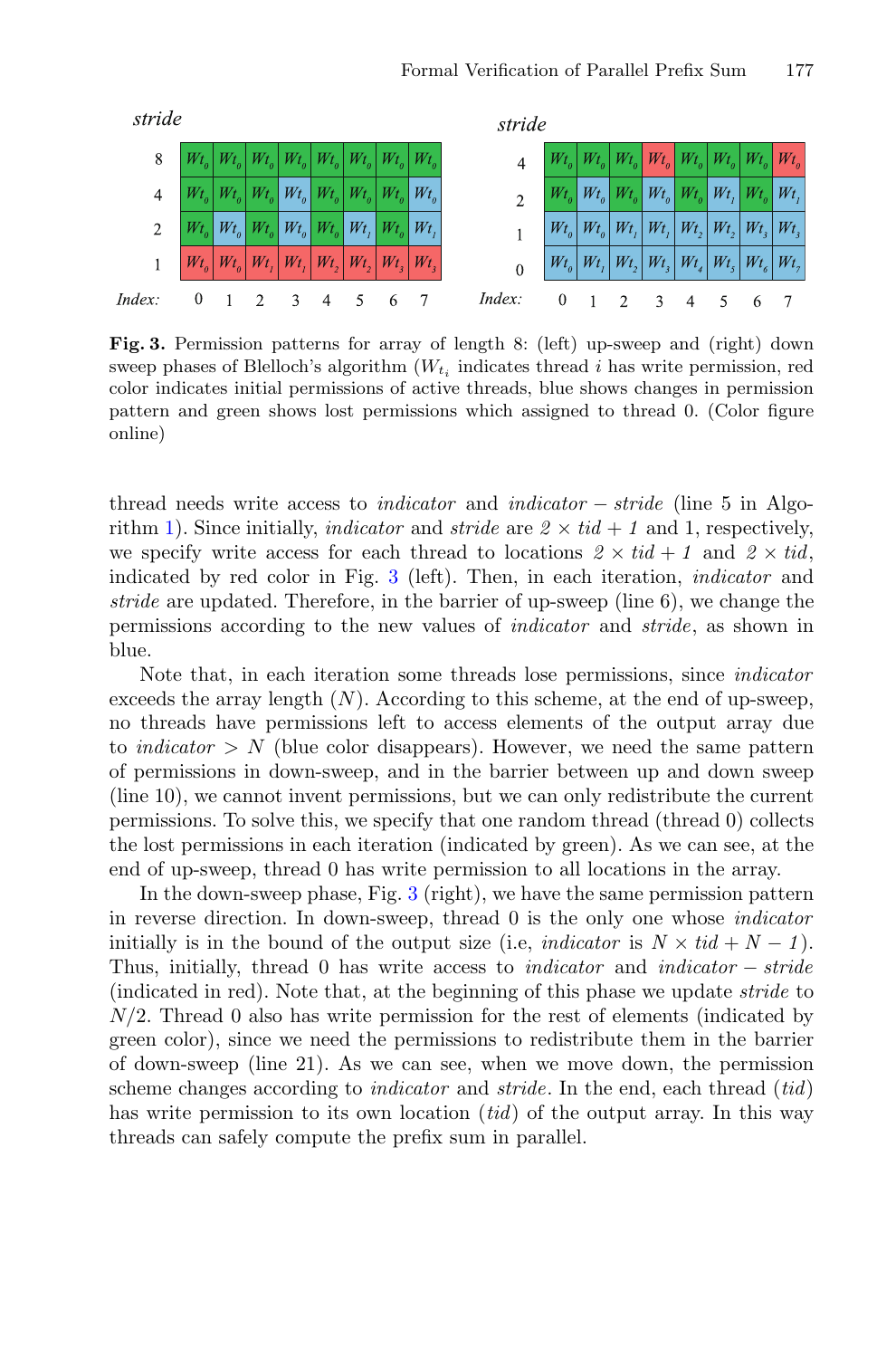#### **3.2 Functional Correctness**

To verify functional correctness, we show that at the end of this algorithm, the output array contains the prefix sum of the input array. Proving functional correctness of this algorithm is particularly challenging because:

- 1. The algorithm is in-place; which means the elements change in each iteration.
- 2. There are two phases in the algorithm, each with different computations.
- 3. The intermediate steps are non-trivial, and non-trivial invariants have to be proven to conclude that indeed the prefix sum is proven.

To overcome the above challenges, we keep track of the values in each iteration of the algorithm. For this history of values, we use ghost variables (i.e., for each iteration in both phases, we assign the current values of the output array to a ghost variable of type sequence). Moreover, we need to specify invariants that relate the computations in up-sweep and down-sweep. If we look at the only values that change in Fig. [1](#page-5-0) (red-colored values), we notice that in up-sweep (left) the sum of those values equals the sum of the values in the input array in each iteration. Further, in the down-sweep (right), the red values at each level are the prefix sum of the red values at the corresponding level in the up-sweep. Therefore, our general strategy to tackle the above challenges is:

- 1. Define different ghost variables in both up-sweep and down-sweep to keep a history of values.
- 2. Define mathematical functions to update the ghost variables (according to actual computations) in each iteration of the algorithm.
- 3. Prove functional correctness over the ghost variables using two invariants:

– In up-sweep, the sum of values that change in each iteration equals the sum of the values in the input array.

– In down-sweep, the values that change at each level are the prefix sum of the values that change at the corresponding level in up-sweep.

4. Relate the ghost variables to the actual arrays; i.e., prove that the elements in the ghost variables capture the same elements as in the actual arrays.

**Up-Sweep Ghost Variables.** We go through the steps above to show functional correctness of the algorithm. First, in the up-sweep phase, we define two ghost variables: one to keep track of all values in each iteration as a full history (*f hist* with type sequence of sequences), and one to keep history of the only values that change as a partial history (*p hist* with type sequence of sequences). We define two different ghost variables because *p hist* is used to show preservation of the above two invariants, while *f hist* is used to prove that the ghost variable in down-sweep is capturing the elements in the output array. Initially, these two ghost variables contain the values in the input array.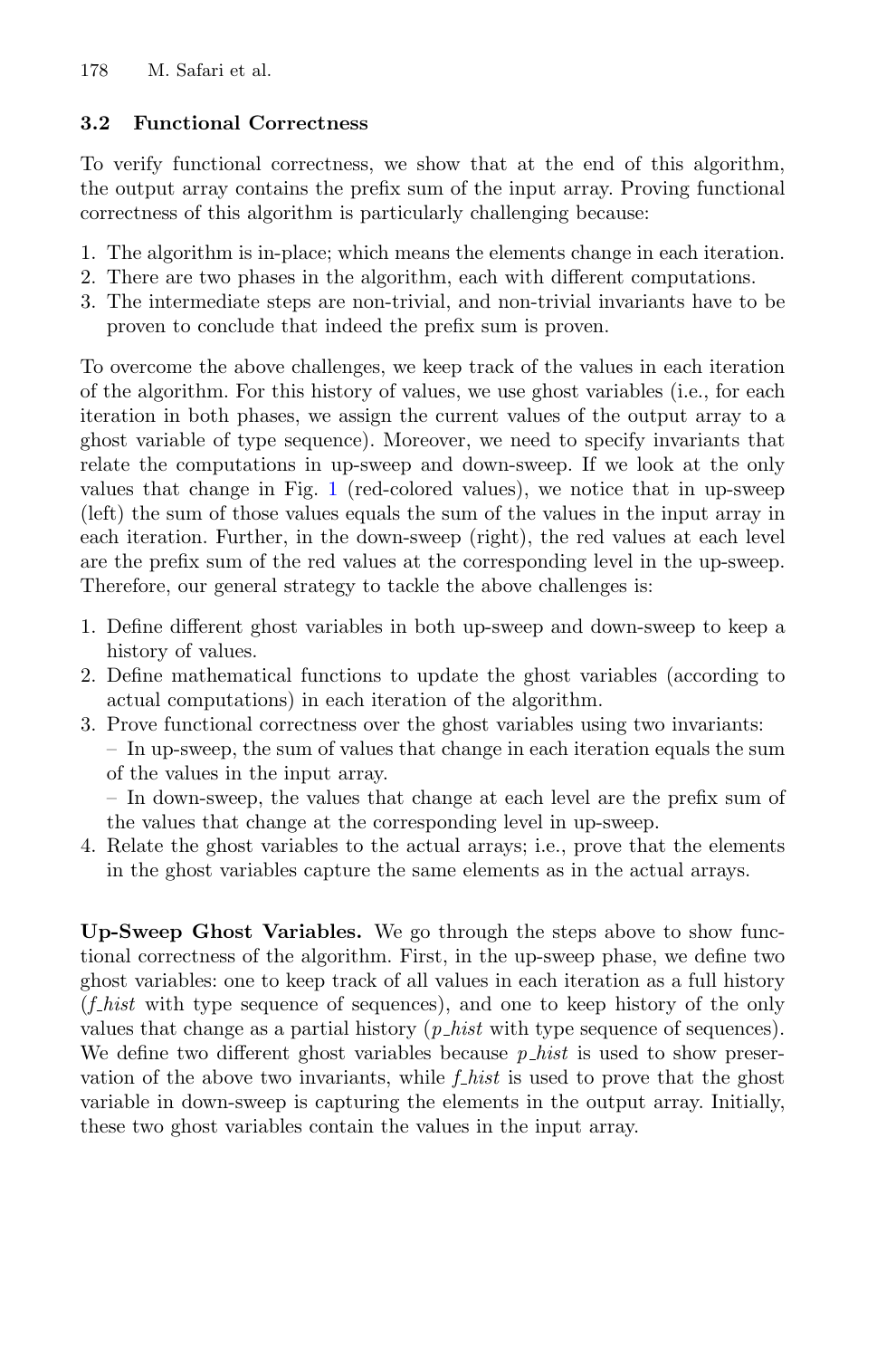| stride | f hist                                       | p hist               | down seq                                                               |
|--------|----------------------------------------------|----------------------|------------------------------------------------------------------------|
|        | 8 $\{1, 3, 3, 10, 5, 11, 7, 36\}$ $\{36\}$   |                      | $\Omega$                                                               |
|        | $4\left\{1, 3, 3, 10, 5, 11, 7, 26\right\},$ | $\{10, 26\}$ .       | 0, 10                                                                  |
|        | $2\{1, 3, 3, 7, 5, 11, 7, 15\},$             | $\{3, 7, 11, 15\}$ , | $\left\langle \begin{array}{l} 0, 3, 10, 21 \end{array} \right\rangle$ |
|        | $1 \{1, 2, 3, 4, 5, 6, 7, 8\},$              |                      | $\{1, 2, 3, 4, 5, 6, 7, 8\}$ , $\{0, 1, 3, 6, 10, 15, 21, 28\}$        |

<span id="page-10-0"></span>Fig. 4. Ghost variables: (left) Building f\_hist by applying Build\_full\_history to  $f_h$ hist prev lvl, blue color indicates how value changes, (middle) Building p hist by applying *Build partial history* to  $p\_hist\_prev\_lvl$ , colors show combination of each pair and (right) creating *down seq* by applying  $p\_sum$  to  $p\_hist\_lvl$ . (Color figure online)

The next step is to define mathematical functions over these ghost variables to update them in the same way as the actual computations do over the actual arrays. To update *f hist* in each iteration of up-sweep, we must add a new sequence of current values in the output array to the chain of sequences in *f hist*. Therefore, we define a *Build full history* function as shown in List [2.](#page-11-0) The function takes the previous level in *f hist*, named as *f hist prev lvl*, the *stride* and an integer i. The integer i, starts from 0 and increases up to the length of *f hist prev lvl*, indicates the location of elements in *f hist prev lvl* to be updated. The *Build full history* function goes through all elements and updates the elements if the condition  $(i\%(2 \times stride)) == (2 \times stride - 1) \&(i \geq stride)$ holds (lines 11–13), otherwise it keeps the elements unchanged (lines 14–15). Note that, this is a recursive function that captures the same computation as in the algorithm, but over the ghost variable. The postconditions (lines 2–8) specify that the result is either the sum of two elements (according to *stride*) if the condition holds (lines  $3-5$ ) or unchanged (lines  $6-8$ ) otherwise. By applying this function (to *f hist prev lvl*), in each iteration of the algorithm, a full history of values is created like a matrix as sequence of sequences (Fig. [4](#page-10-0) (left)). In the figure, the underlined elements show the locations where the condition (in *Build full history*) holds and the blue ones show how the values change according to *stride*.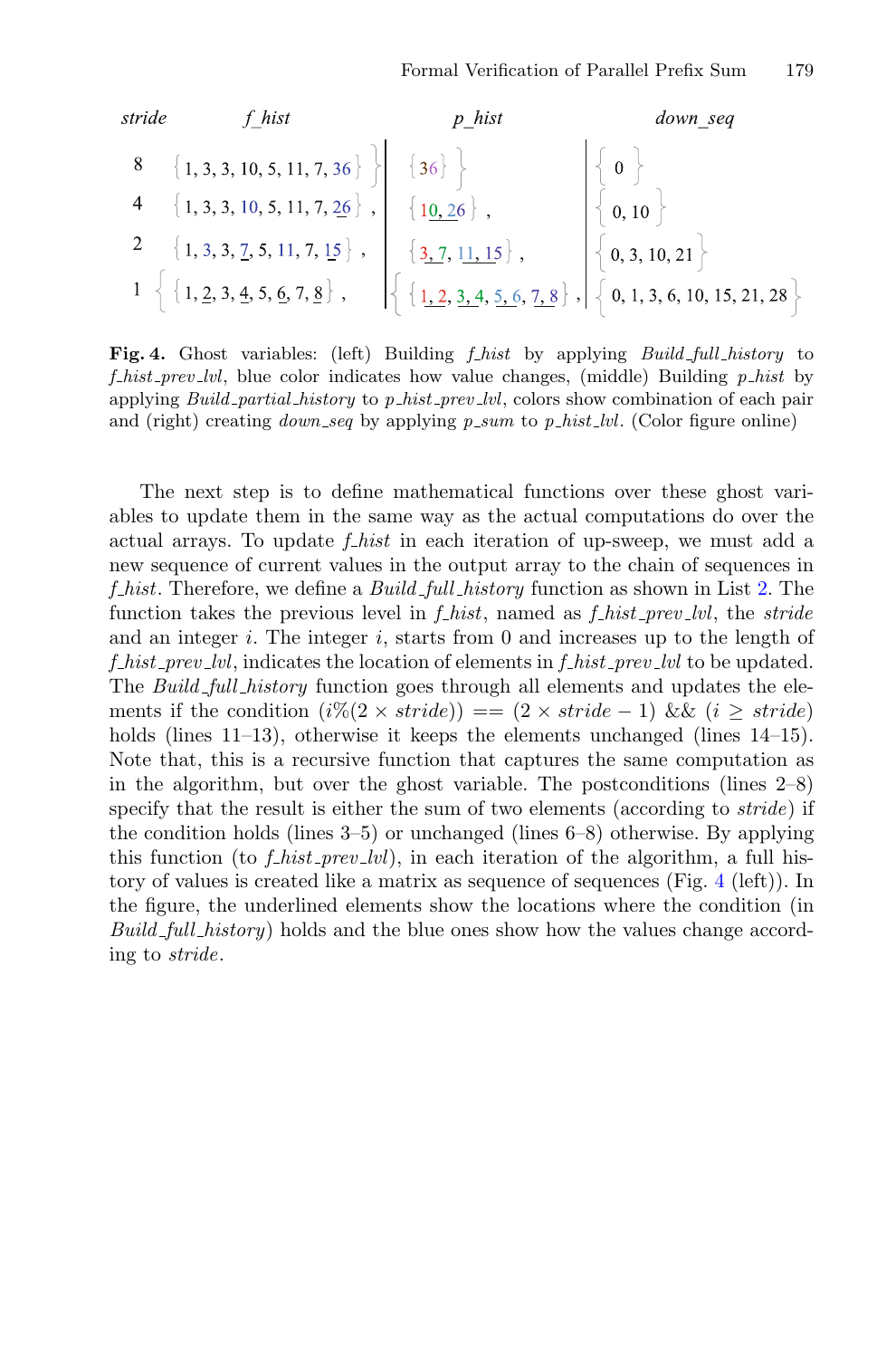|  |  |  |  |  |  | <b>List. 2.</b> The <i>Build_full_history</i> function |
|--|--|--|--|--|--|--------------------------------------------------------|
|--|--|--|--|--|--|--------------------------------------------------------|

```
\frac{1}{2} /*© requires stride > 0 && stride < |f_h|; ensures |\text{result}| = |f_h|;
 2 ensures |\text{result}| = |f\_hist\_prev\_lvl| -i;<br>3 ensures (\forall int i; i >0 && i < |\re
 3<br>
ensures (\forall int j; j ≥0 && j < |\result|; ((i < |f_hist_prev_lvl|) &&<br>
(((i+j) > stride) && (((i+j) %(2×stride)) == (2×stride-1))) ==>
 4 ((i+j)≥stride) && (((i+j)%(2×stride)) == (2×stride-1))) ==>
                         5 \result[j] == f hist prev lvl[i+j] + f hist prev lvl[i+j-stride]);
 6 ensures (\forall int j; j ≥0 && j <|\result|; ((i <|f hist prev lvl|) &&
 7 ((((i+j) <stride) || (((i+j)%(2×stride)) != (2×stride-1)))) ==><br>8 \result[j] == f_hist_prev_lvl[i+j]); \circ*/
                         \text{S}   \text{S}   \text{S}   \text{S}   \text{S}   \text{S}   \text{S}   \text{S}   \text{S}   \text{S}   \text{S}   \text{S}   \text{S}   \text{S}   \text{S}   \text{S}   \text{S}   \text{S}   \text{S}   \text{S}   \text{S}   \text{S}   9 static pure seq<int> Build full history(seq<int> f hist prev lvl, int stride,
10 int i) = i < |f_{\textit{thist\_prev\_lvl}}| ? (
11 ((i\% (2 \times stride)) == (2 \times stride - 1) \& (i \ge stride) ?<br>
12 = (2 \times stride - 1) \& (i \ge stride) ?seq<int> {f_+}hist\_prev\_lvl[i] + f_+hist\_prev\_lvl[i-stride] +13 Build full history (f hist prev lvl, stride, i+1) :
14 seq<int> {f\_hist\_prev\_lvl [i]} +
15 Build full history(f hist prev lvl, stride, i+1) )) : seq<int> {};
```
To update *p hist*, which keeps only the values that change during the iterations, we define a *Build partial history* function (see List [3\)](#page-12-0). It takes the previous sequence, *p hist prev lvl*, as an argument, and it creates a sequence that contains the values that changed according to the actual computation by summin up each pair of elements (lines 4–5). Note that, the function uses operations head and tail, where head returns the first element of a sequence and tail returns a new sequence by eliminating the first element. Figure [4](#page-10-0) (middle) shows the result of applying *Build partial history* to *p hist pre*v *lvl*.

**Down-Sweep Ghost Variables.** Next, in down-sweep, we define a ghost variable, *down seq*, as a sequence to keep the values that change only in the current iteration. In this way, we can show that the values that change in down-sweep are in fact the exclusive prefix sum of the values changed in up sweep in each iteration. To update *down seq* in each iteration of down-sweep, we define a function, *epsum* (List [4\)](#page-12-1), and we apply it to the corresponding level of *p hist*, shown as *p hist lvl* in the function. The argument i is initially 0. Note that the intsum operation sums all elements in a sequence and  $\texttt{take}(\texttt{xs}, \texttt{i})$ , returns the *i* first elements of a sequence xs. The *epsum* function calculates the exclusive prefix sum for each element in *p hist lvl* and returns it as a sequence to update *down seq*. As an example, Fig. [4](#page-10-0) (right) shows how *down seq* is updated in each iteration. As we can see, the elements in *down seq* are the exclusive prefix sum of the elements in *p*-*hist* at each level. Hence, it is the exclusive prefix sum of the lowest level which is the input array.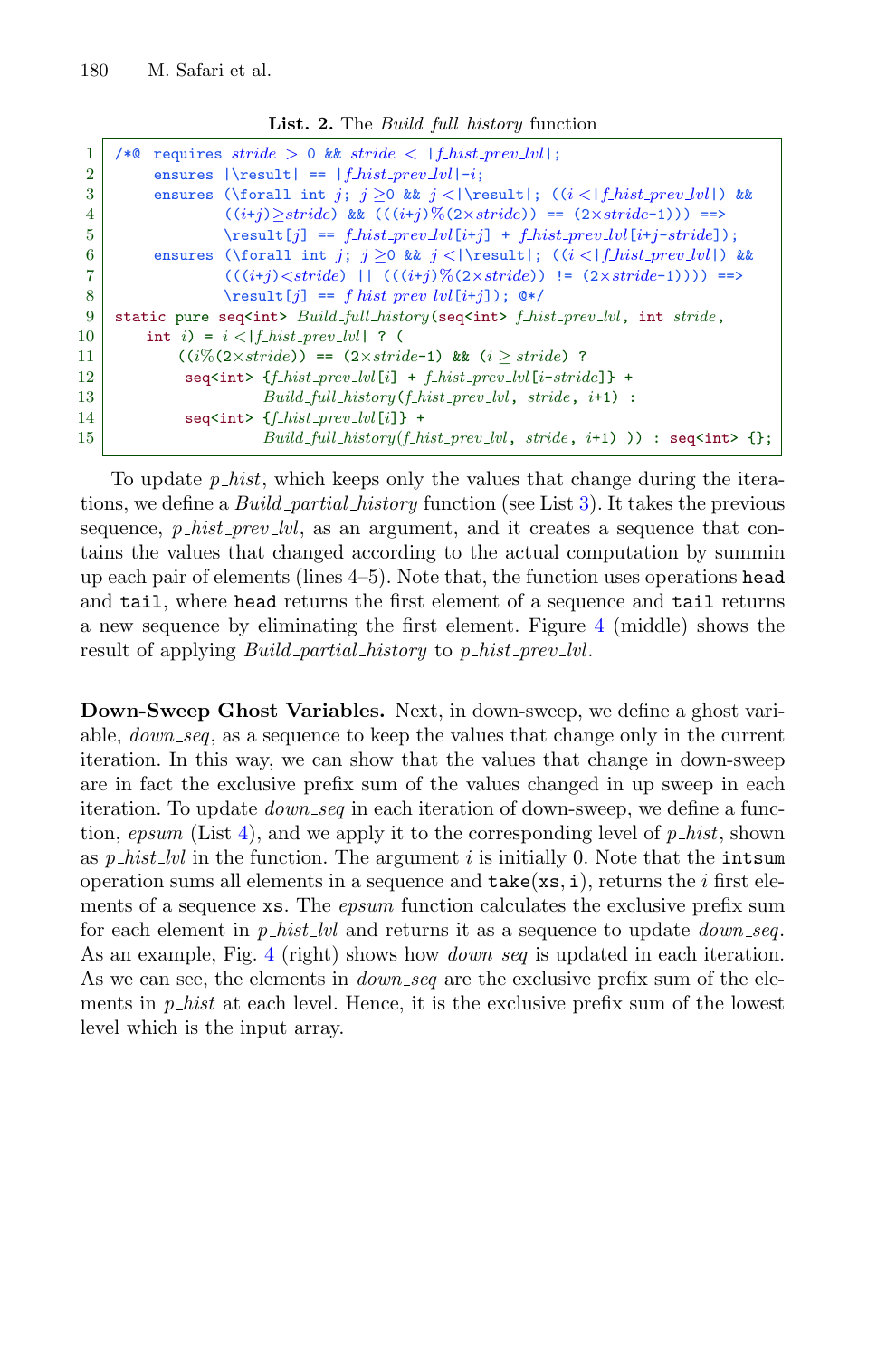| su uc          |  |   |                |   |                 |                 |    |                                | lvl |     | tid/indicator        |               |     | stride |
|----------------|--|---|----------------|---|-----------------|-----------------|----|--------------------------------|-----|-----|----------------------|---------------|-----|--------|
| 8              |  | 3 |                |   | $ 10 $ 5 $ 11 $ | $7\phantom{.0}$ | 36 | 36                             |     | 0/7 | $1/15$ $2/23$ $3/46$ |               |     |        |
| 4              |  |   |                |   |                 | $\mathcal{I}$   |    | $\{10, 26\}$                   |     | 0/3 | 1/7                  | $2/11$ $3/15$ |     |        |
| $\overline{2}$ |  |   |                |   |                 |                 |    | $\{3, 7, 11, 15\}$ ,           |     | 0/1 | 1/3                  | 2/5           | 3/7 |        |
|                |  |   |                |   | $\circ$         |                 | 8  | $\{1, 2, 3, 4, 5, 6, 7, 8\}$ 0 |     |     |                      |               |     |        |
| Index:         |  | 2 | $\overline{3}$ | 4 |                 | -6              |    |                                |     |     |                      |               |     |        |

 $_{\alpha t}$ 

**Fig. 5.** Relation between Output (left) and p hist (middle) according to active threads (grey color) in the table (right):  $Output[indicator] == p\_hist[lvl - 1][2 \times tid + 1]$  and  $Output[indicator - stride] == p\_hist[lvl - 1][2 \times tid] (lvl > 0).$ 

<span id="page-12-2"></span>List. 3. The Build<sub>-partial-history function</sub>

```
1 \mid //@ requires |p\_hist\_prev\_lvl| \geq 0;<br>3. static pure secsint> Build partial
2 static pure seq<int> Build partial history(seq<int> p hist prev lvl) = 1 < |p_1| history lvl) ?
              1 < |p_{\textit{h}}| st_prev_lvl | ?
4 \mid seq<int> {head(p_hist_prev_lvl) + head(tail(p_hist_prev_lvl))} +
5 \mid Build_partial_history(tail(tail(p_hist_prev_lvl))) : p_hist_prev_lvl;
```

|  |  |  |  | List. 4. The epsum function |
|--|--|--|--|-----------------------------|
|--|--|--|--|-----------------------------|

```
\begin{array}{c|c|c|c|c} \n 1 & \rightarrow & \text{requires } 0 \leq i \ \& i \leq |p\_hist\_lvl|; \n 2 & \quad & \text{ensure} = |p\_hist\_lvl|; \n \end{array}2 ensures |\text{result}| == |p\_hist\_lvl| -i;<br>3 ensures \text{Normal int } i : j \geq 0 \text{ k}k \neq j3<br>ensures (\forall int j; j ≥0 && j <|\result|;<br>4<br>esult[j] == intsum(take(p_hist_lvl, i
                                \text{result}[j] == \text{intsum}(\text{take}(p\_hist\_lvl, i+j))); @*/5 | static pure seq<int> epsum(seq<int> p\_hist\_lvl, int i) =
6 i < |p\_hist\_lvl| ? seq<int> {intsum(take(p_hist_lvl, i))} + epsum(
                         p\_hist\_lvl, i+1):
7 seq<int> { };
```
**Relating Ghost Variables and Concrete Variables.** We proved functional correctness over the ghost variables, but we need to prove it against the actual arrays. Therefore, the last step is to relate them. First of all, It is trivial to relate the levels in *f hist* to the output array, because of the postconditions in List [2](#page-11-0) (lines 2–8), but we should relate the output array and *p hist*. Figure [5](#page-12-2) indicates the relationship between the output array and *p hist*, according to *tid* and *indicator* , where gray colors (in the table) indicate the active threads in each iteration. The loop of the algorithm starts from level 1. We update the values in the output array according to the current values. Correspondingly, the values are created in *p hist* according to the previous level. The *indicator* and *stride* are also updated in each iteration. In the output array and *p hist*, the same colors belong to one thread according to *tid*, *indicator* and *stride*. The invariants that we have in each iteration of up-sweep is  $Output[indicateor] == p\_hist[bl - 1][2 \times tid + 1]$ and *Output*[*indicator* – *stride*] ==  $p\_hist[lul - 1][2 \times tid]$ . To prove them as loop invariants in VerCors, we need some smaller steps and prove a property: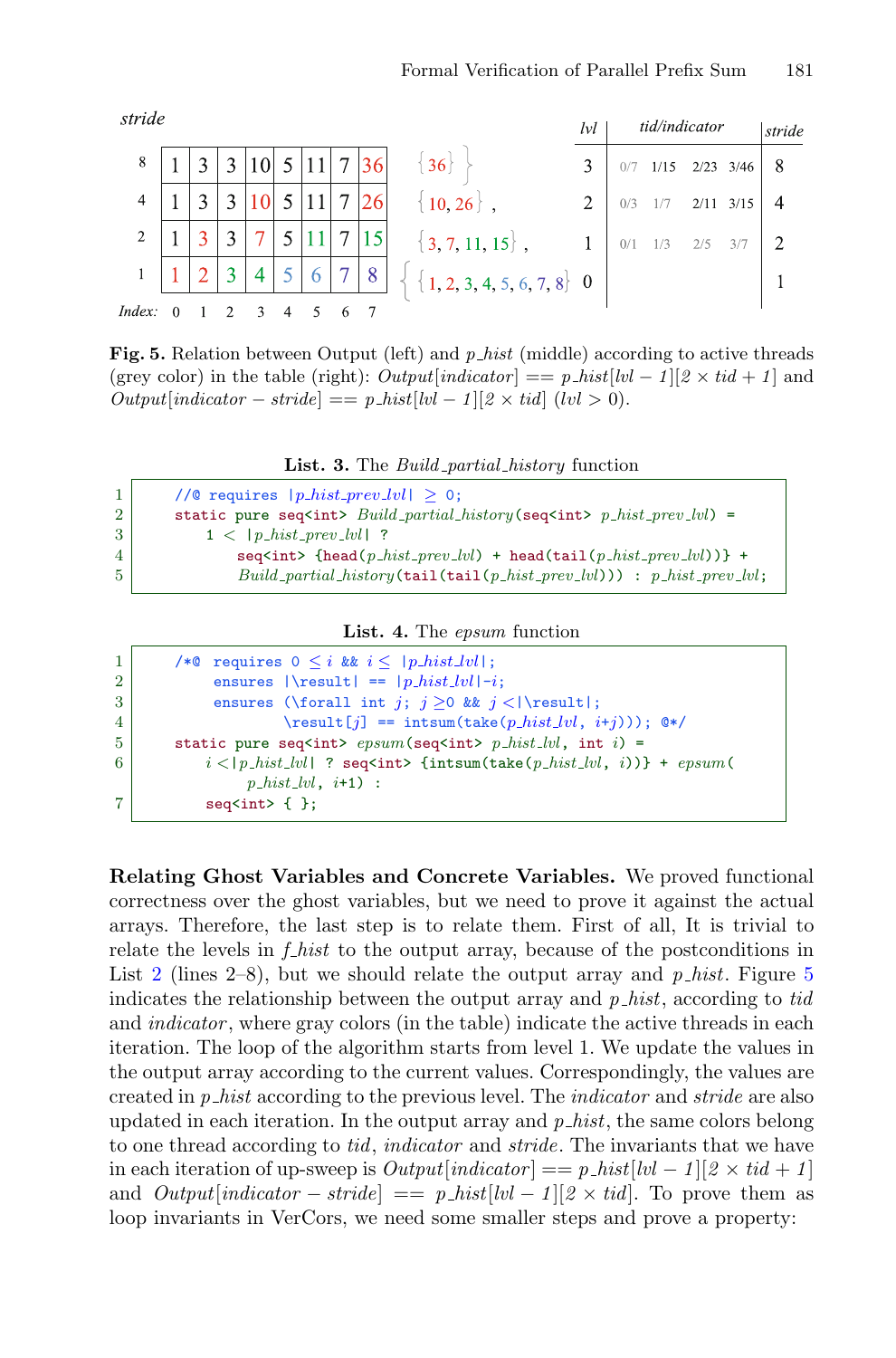| stride         |   |   |    |                        |             |                 | lvl                                      |                |     |      | tid/indicator |                                                 | stride |
|----------------|---|---|----|------------------------|-------------|-----------------|------------------------------------------|----------------|-----|------|---------------|-------------------------------------------------|--------|
| 8              | 3 | 3 | 10 | $\approx$ 5 $^{\circ}$ | 11          | $7\phantom{.0}$ | $\rightarrow$ 0 $\succ$                  |                | 0/7 | 1/15 | 2/23          | 3/46                                            |        |
| $\overline{4}$ | 3 |   |    |                        |             | 1.71            | $\mid$ 0, 10 $\rangle$                   |                | 0/3 |      | 2/11          | 3/15                                            |        |
| $\overline{2}$ |   | 3 | 3  | 5                      | 10          | $\overline{ }$  | $\{0, 3, 10, 21\}$                       |                | 0/1 | 1/3  | 2/5           | 3/7                                             |        |
|                |   |   | 6  |                        | 10 15 21 28 |                 | $\vert 0, 1, 3, 6, 10, 15, 21, 28 \vert$ | $\overline{0}$ |     |      |               | $1$ 0/0 1/1 2/2 3/3 4/4 5/5 6/6 7/7 $\boxed{0}$ |        |
| Index:         |   |   |    |                        |             |                 |                                          |                |     |      |               |                                                 |        |

<span id="page-13-1"></span>**Fig. 6.** Relation between the actual array, Output, (left) and the ghost variable, down\_seq (middle) according to active threads (grey color) in the table (right).

**Property 1.** For any sequence xs:  $\forall i.0 \leq i < |xs| \rightarrow Build\_partial\_history(xs)[i] == xs[2 \times i] + xs[2 \times i+1].$ 

Using this property and the invariants, we can establish the relation between the output array and *p hist*. The invariants that hold in each iteration of down $s$ weep is  $Output[indicator] == down-seq[tid]$  and  $Output[indicator - stride] ==$  $p\_hist[|v|][2 \times tid]$  (see Fig. [6,](#page-13-1) for an example). Again, the gray colors indicate the active threads and the same colors (in ghost and array) belong to one thread. To prove the invariants in the tool, we first prove these two properties:

**Property 2.** For any sequence xs:  $\forall i.0 \leq i < |xs|/2 \rightarrow epsum(Build\_partial\_history(xs))[i] == epsum(xs)[2 \times i].$ 

**Property 3.** For any sequence xs:

 $\forall i.0 \leq i < |xs|/2 \rightarrow epsum(xs)[2 \times i + 1] == epsum(xs)[2 \times i] + xs[2 \times i].$ 

As in up-sweep, by using the invariants, the two properties and several intermediate small steps, we can establish the relation between *down seq* and the output array. We refer to the implementation for further proof details.

## <span id="page-13-0"></span>**4 Verification of Kogge-Stone's Algorithm**

This section explains the verification of Kogge-Stone's parallel prefix sum algorithm. We discuss how to verify this algorithm using the same approach as before. Again, we first discuss data race-freedom and then functional correctness. We only present the main ideas and refer to Appendix B for crucial annotations'.

#### **4.1 Data Race-Freedom**

To verify data race freedom of this algorithm, we need to specify permissions over the output array. Figure [7](#page-14-0) shows the permission pattern in each iteration.

<span id="page-13-2"></span><sup>7</sup> The source code is available at [https://github.com/Safari1991/Prefixsum.](https://github.com/Safari1991/Prefixsum)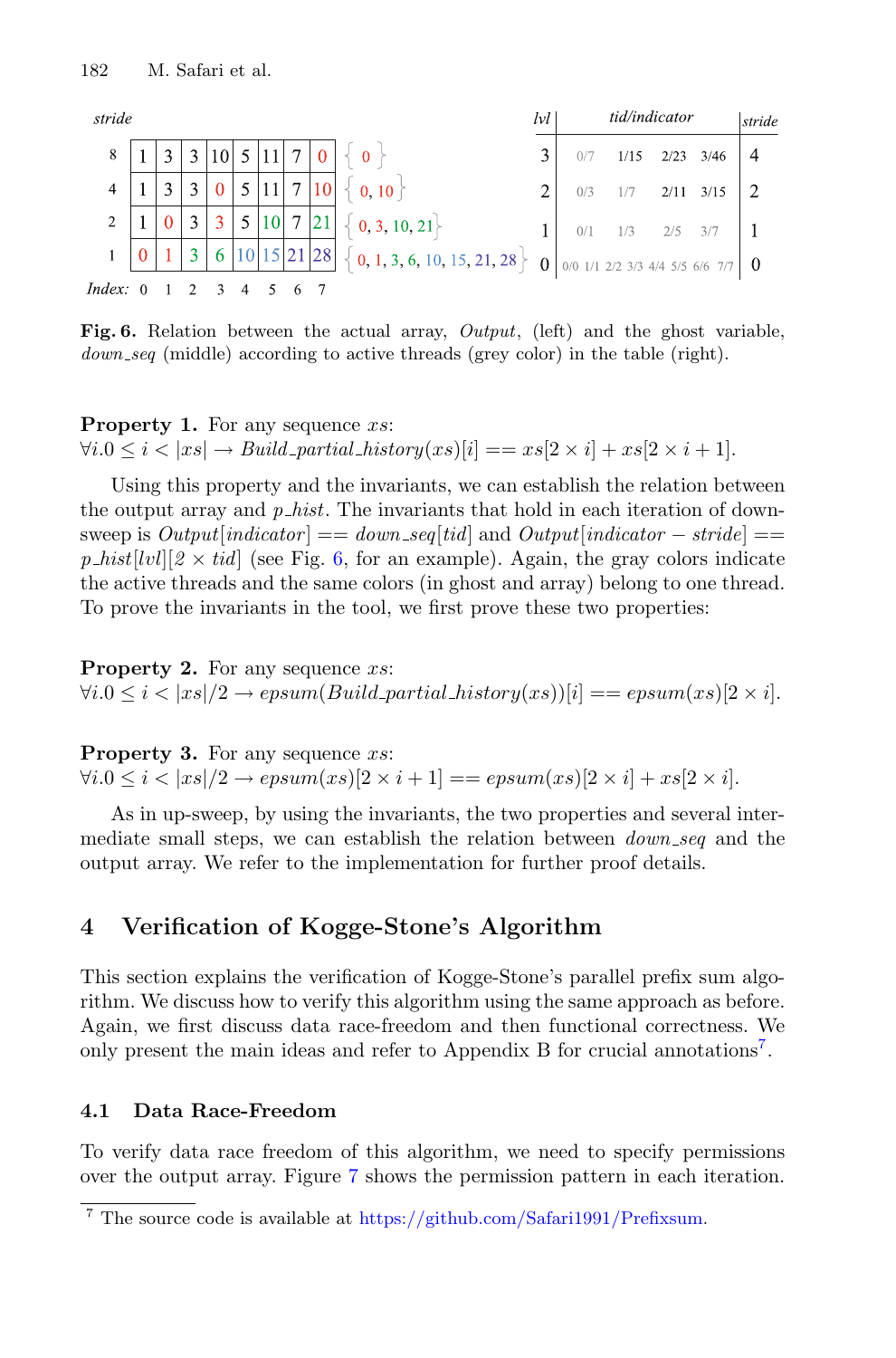<span id="page-14-0"></span>

**Fig. 7.** Permissions in Kogge-Stone's algorithm; *R<sup>t</sup>i,t<sup>j</sup>* indicates read permission by threads *i* and *j*,  $W_{t_i}$  indicates write permission by thread *i*, red color shows initial permissions, blue/green show how the permissions change in the first/second barrier. (Color figure online)

As in Algorithm [2,](#page-7-1) each thread (*tid*) first needs read permission to locations *tid* and *tid* <sup>−</sup> *offset* (lines 4 and 6). Since *offset* initially is 1, each thread (*tid*) needs read permission to its own (*tid*) and its left (*tid* <sup>−</sup> *<sup>1</sup>* ) locations as indicated by the red color in Fig. [7.](#page-14-0) Then, in the first barrier (line 7), each thread gives up read permissions and obtains write permission to its location to store the results of the computation in line 9 (as shown in blue in Fig. [7\)](#page-14-0). Finally, threads reach the second barrier (line 10) and we change the permissions according to the new value of *offset* for the next iteration. This is indicated in green in the figure. This pattern is repeated by each iteration of the algorithm. At the end of this algorithm, since *offset* is greater than all *tids*, each thread only has read permission to its own location (*tid*).

#### **4.2 Functional Correctness**

Next, we briefly discuss how to verify functional correctness of the algorithm. The difference between this algorithm and the previous one is that first, Kogge-Stone is an inclusive prefix sum algorithm and second, there is only one phase. Having one phase makes it easier to verify functional correctness, even though this algorithm is in-place as well. We could reuse the functions and operations we defined for the earlier verification. Since this algorithm is for an inclusive prefix sum, first of all, we slightly change the definition of *epsum* to be an inclusive prefix sum (*ipsum*). The strategy to verify this algorithm is the same as before, i.e., we define a ghost variable to capture the elements in the output array and a function to update this ghost variable in the same way as the actual computation does. Then, we prove functional correctness over this ghost variable by using a suitable property. Finally, we relate the ghost variable to the output array.

As we can see in Fig. [2,](#page-7-2) in each iteration, the values from index 0 up to index *offset* are actually the inclusive prefix sum of the input array. We use this property as a loop invariant to show that at the end of the algorithm, we have the prefix sum of the input array. Thus, we define a ghost variable, *temp seq*,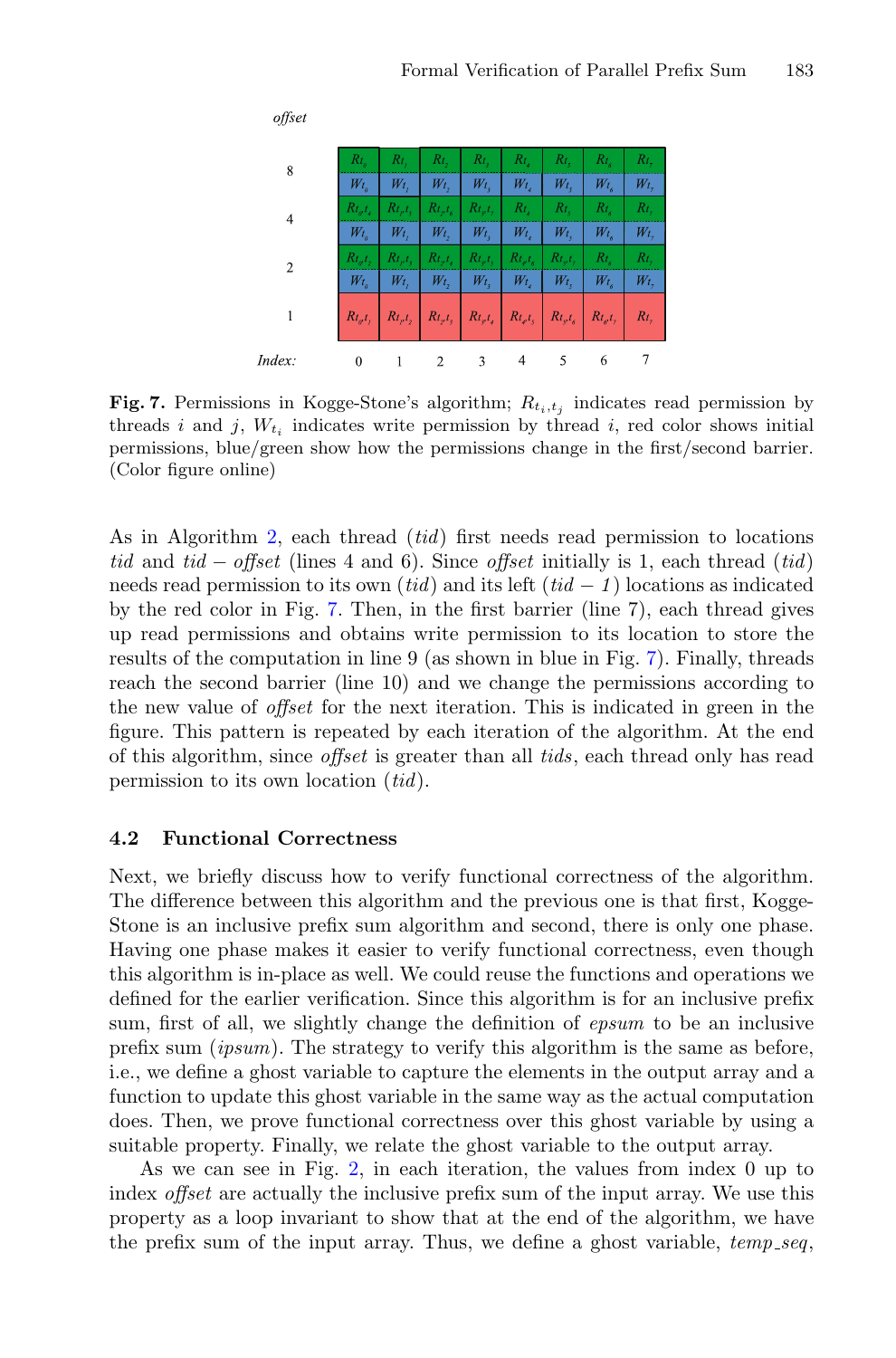and we update it inside the loop according to the *partial prefixsum* function in List [5.](#page-15-1) This function captures the same computation as in the algorithm. We can see from the postcondition of the function (lines 4–6 in List [5\)](#page-15-1) that if *index* (and the corresponding *tid*) is less than *offset*, then the second intsum returns 0, and the first **intsum** returns the prefix sum up to *index*<sup>[8](#page-15-2)</sup>. Thus, in each iteration for *tid* less than *offset* the result will be the prefix sum in *temp seq*. Therefore, in the end, when *offset* is the length of the input (and output) array, all values in the ghost variable are the prefix sum of the values in the input array.

|  |  |  | List. 5. The partial prefixsum function |  |
|--|--|--|-----------------------------------------|--|
|--|--|--|-----------------------------------------|--|

<span id="page-15-1"></span>

|    | /*0 requires $ input\_seq  > 0$ & index > 0 & index < $ input\_seq $ ;             |
|----|------------------------------------------------------------------------------------|
| 2  | requires of $fset > 0$ & $g$ of $fset < 2 \times   input\_seq $ ;                  |
| 3  | ensures $ \text{= }  input\_seq  - index;$                                         |
| 4  | ensures (\forall int j; $0 \le j$ & $j \le j$ \result ; \result[j] ==              |
| 5  | $intsum(take(input\_seq, index+j+1))$ -                                            |
| 6  | $intsum(take(input\_seq, index+j+1-offset)))$ ; $@*/$                              |
|    | static pure seq <int> partial-prefixsum(seq<int> input-seq, int index,</int></int> |
|    | $\int$ offset) =                                                                   |
| 8  | $index <  input\_seq $ ? seq <int> {intsum(take(input_seq, index+1)) -</int>       |
| 9  | $intsum(take(input\_seq, index+1-offset))$ +                                       |
| 10 | $partial\_prefixsum(input\_seq, index+1, offset) : seq\in  \{ \}$ ;                |
|    |                                                                                    |

As we use *offset* in the function and from the postcondition that we defined, VerCors can infer that in each iteration for *tid* less than *offset*, *temp seq* and the output array have the same values (specified by a loop invariant). Thus, we conclude that Kogge-Stone's algorithm indeed computes the prefix sum.

## <span id="page-15-0"></span>**5 Related Work**

There are a few approaches to reason about GPGPU programs which mostly focus on finding data races. In dynamic approach, programs are instrumented, and then memory accesses are recorded by running them, trying to identify data races (e.g., cuda-memcheck [\[18\]](#page-17-19), Oclgrind [\[19\]](#page-17-9) and GRace [\[21\]](#page-17-10)). This is a simple technique to apply, but since it depends on concrete inputs, it does not guarantee the absence of data races. An improvement over this approach is dynamic symbolic execution where concrete and symbolic (concolic) execution is used, such as GKLEE [\[17](#page-17-8)] and KLEE-CL [\[11\]](#page-17-7). There are also several static approaches to verify data race-freedom of GPGPU programs. In static approaches, we use logic and theorem provers to guarantee the absence of data races. The key of this approach is using invariants to prove data race-freedom. In addition to VerCors, tools such as PUG [\[16\]](#page-17-14) and GPUVerify [\[3](#page-17-11)] are based on this approach. Except VerCors and VeriFast [\[14](#page-17-13)], none of these tools can reason about functional correctness of parallel programs. VeriFast is a verification tool based on static approach to

<span id="page-15-2"></span>Note that, the *partial prefixsum* is a recursive function. In lines 4–6, for the final result,  $j$  is 0 and the parameter of take will be *index*  $+1$ , which means the first  $index + 1$  elements (i.e., starting from 0 it becomes up to element  $index$ ).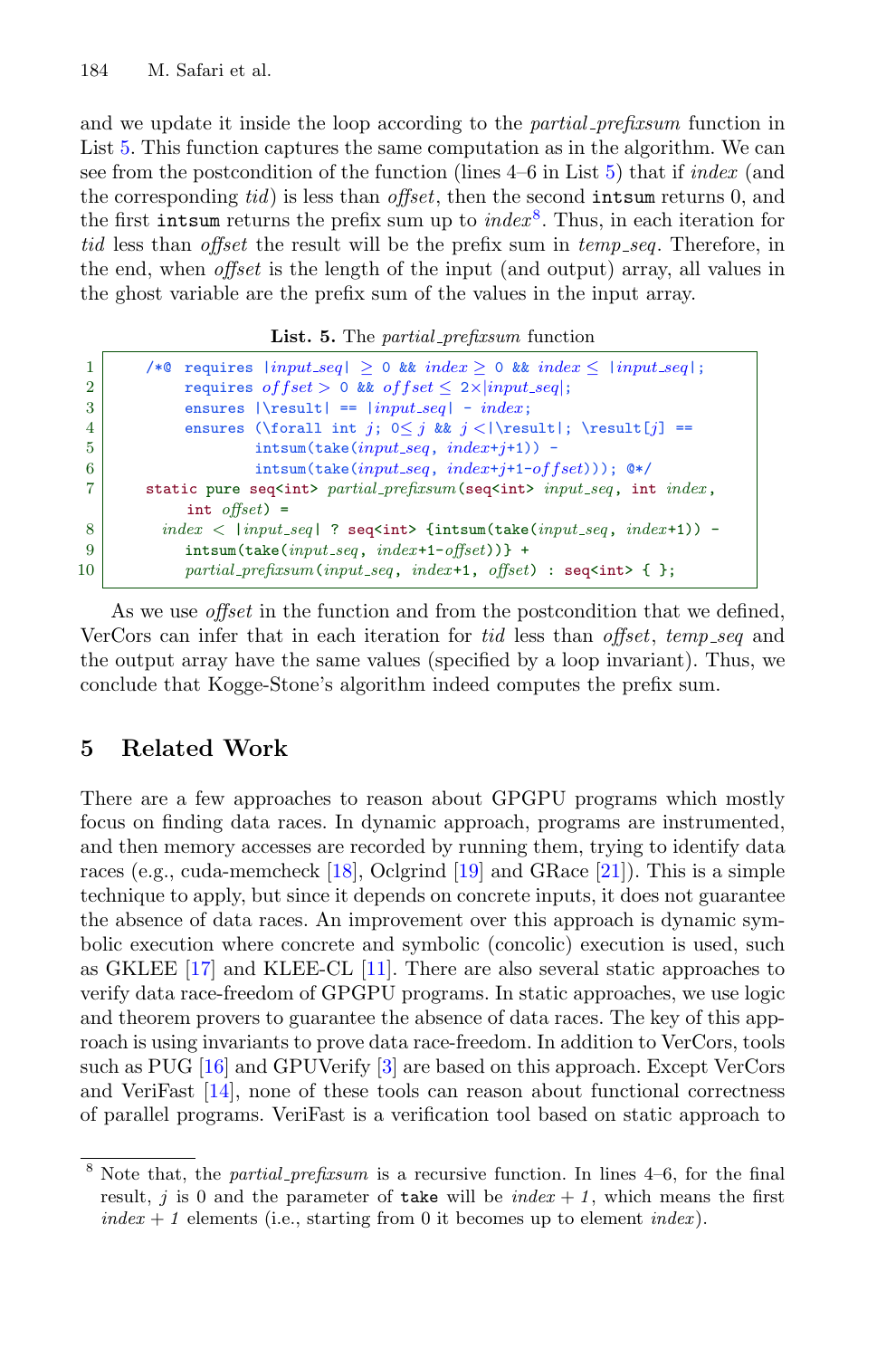prove functional correctness of single-threaded and multithreaded C and Java programs, but not able to reason about GPGPU programs.

The closest related work to our paper is by Chong et al. [\[10](#page-17-12)] where they verify data race-freedom and propose a method to verify functional correctness of Blelloch's and Kogge-Stone's algorithm along with two other parallel prefix sum algorithms for all inputs *up to fixed sizes*. They show that if a parallel prefix sum algorithm is proven to be data race-free, then the correctness can be established by generating one test case. Therefore, they use GPUVerify to prove data racefreedom of 4 parallel prefix sum algorithms. Their approach is applicable for any parallel prefix sum algorithm with other operations and types instead of summation and integers. Comparing VerCors to their tool, GPUVerify benefits from more automation, while we need to specify the annotations manually. However, since GPUVerify is based on model-checking approaches, to verify even data race-freedom of GPU programs, the input size must be bounded. As a result, they only show functional correctness for *a fixed input size* (a realistic size for current GPUs). In this paper, we verified data race-freedom and also functional correctness of the two algorithms for *any arbitrary size of input*. We believe that it should be no problem to also prove the other two algorithms.

#### <span id="page-16-0"></span>**6 Conclusion**

This paper shows how we verify data race-freedom and functional correctness of the two most widely-used parallel prefix sum algorithms, Blelloch's and Kogge-Stone's algorithm, for *an arbitrary input size* by encoding the algorithms into VerCors verifier. Proving functional correctness of Blelloch's algorithm is challenging for multiple reasons. First, the algorithm is in-place. Second, it consists of two independent, but related phases and third, it is non-trivial to relate the computations in both phases to conclude the desired end result (i.e., that it establishes a prefix sum). We overcome these challenges by introducing ghost variables and defining suitable functions that mimic the computations on the ghost variables. Moreover, we prove suitable properties that help us to reason about the algorithm. The verification of Kogge-Stone's algorithm is not as hard as the first one, since there is only one phase and the property that we define is straightforward. We benefit from functions, operations and properties that are defined in the earlier verification and reuse them in the second verification.

As future work, we plan to verify more complicated parallel algorithms that use the prefix sum algorithm internally, such as stream compaction and sorting algorithms. We also would like to investigate how to further automate the process of proof creation. We believe that a substantial part of the required annotations, in particular those related to permissions, can be generated automatically. In addition, we plan to add a CUDA front-end to the tool.

### **References**

<span id="page-16-1"></span>1. Amighi, A., Haack, C., Huisman, M., Hurlin, C.: Permission-based separation logic for multithreaded Java programs. LMCS **11**(1), 2–65 (2015)